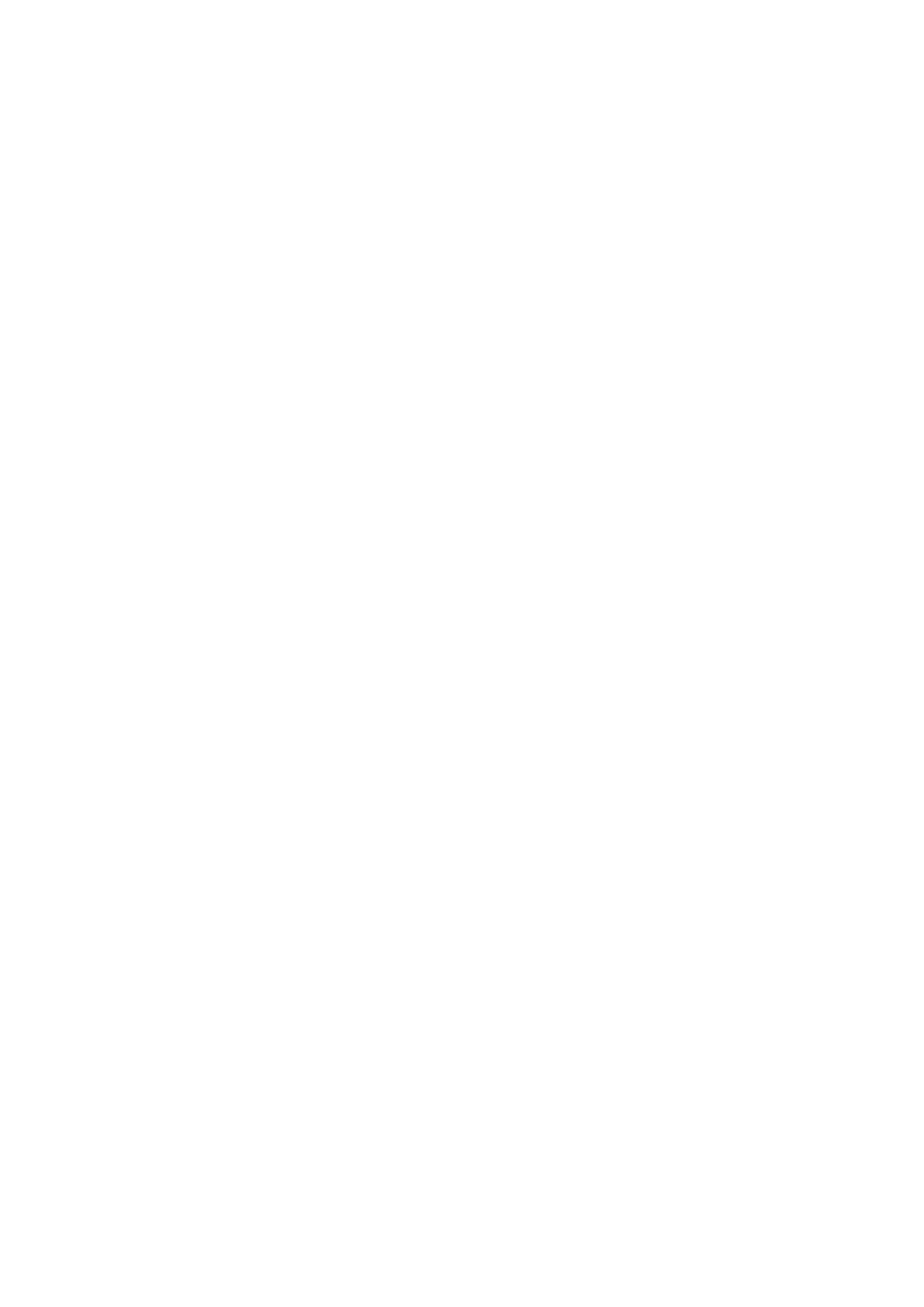## **The Puducherry Real Estate (Regulation and Development) (Agreement for Sale) Rules, 2017**

#### **INDEX**

| <b>CHAPTER I</b>                        | 1              |
|-----------------------------------------|----------------|
| PRELIMINARY                             | 1              |
| 1. Short title, extent and Commencement |                |
| 2. Definitions                          |                |
| <b>CHAPTER II</b>                       | 1              |
| <b>AGREEMENT FOR SALE</b>               | 1              |
| 3. Agreement for sale                   |                |
| <b>ANNEXURE 'A'</b>                     | $\mathbf 2$    |
| <b>AGREEMENT FOR SALE</b>               | $\overline{2}$ |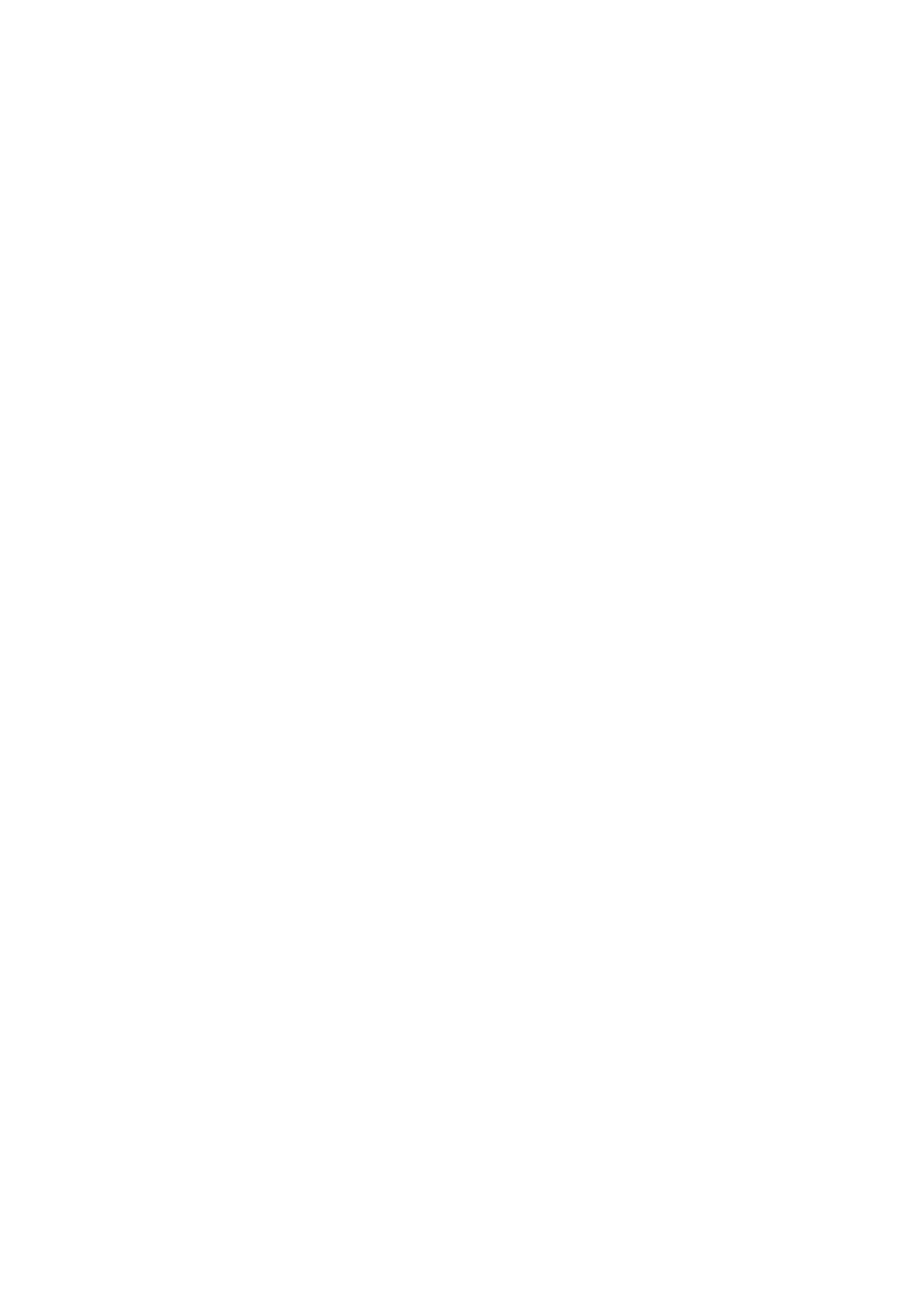## **GOVERNMENT OF PUDUCHERRY**

## **CHIEF SECRETARIAT (HOUSING)**

## **(G.O. Ms. No. 14 / 2017 - Hg dated 18.7.2017)**

## **NOTIFICATION**

<span id="page-4-0"></span>In exercise of the powers conferred by clause (h) of sub-section (2) of section 84 read with section 13 and in pursuance of sub-clause (ii) of clause (g) of section 2 of the Real Estate (Regulation and Development) Act, 2016 (16 of 2016), the Lieutenant Governor, Puducherry, hereby makes the following rules, namely: —

### **CHAPTER I**

#### **PRELIMINARY**

<span id="page-4-2"></span><span id="page-4-1"></span>**1. Short title, extent and Commencement.** (1) These rules may be called 'The Puducherry Real Estate (Regulation and Development) (Agreement for Sale) Rules, 2017.

(2) They shall extend to the whole of the Union Territory of Puducherry.

(3) They shall come into force on and from the date of its publication in the official gazette

<span id="page-4-3"></span>**2. Definitions.** (1) In these rules, unless the context otherwise requires, -

<span id="page-4-4"></span>(a) "Annexure" means an annexure appended to these rules.

#### **CHAPTER II**

#### **AGREEMENT FOR SALE**

<span id="page-4-6"></span><span id="page-4-5"></span>**3. Agreement for sale.** (1) The Agreement for Sale to be executed between the promoter and the allottee shall be in the form as per Annexure.

(2) Any application letter, allotment letter, agreement, or any other document signed by the allottee, in respect of the apartment, plot or building, as the case may be, prior to the execution and registration of the Agreement for Sale for such apartment, plot or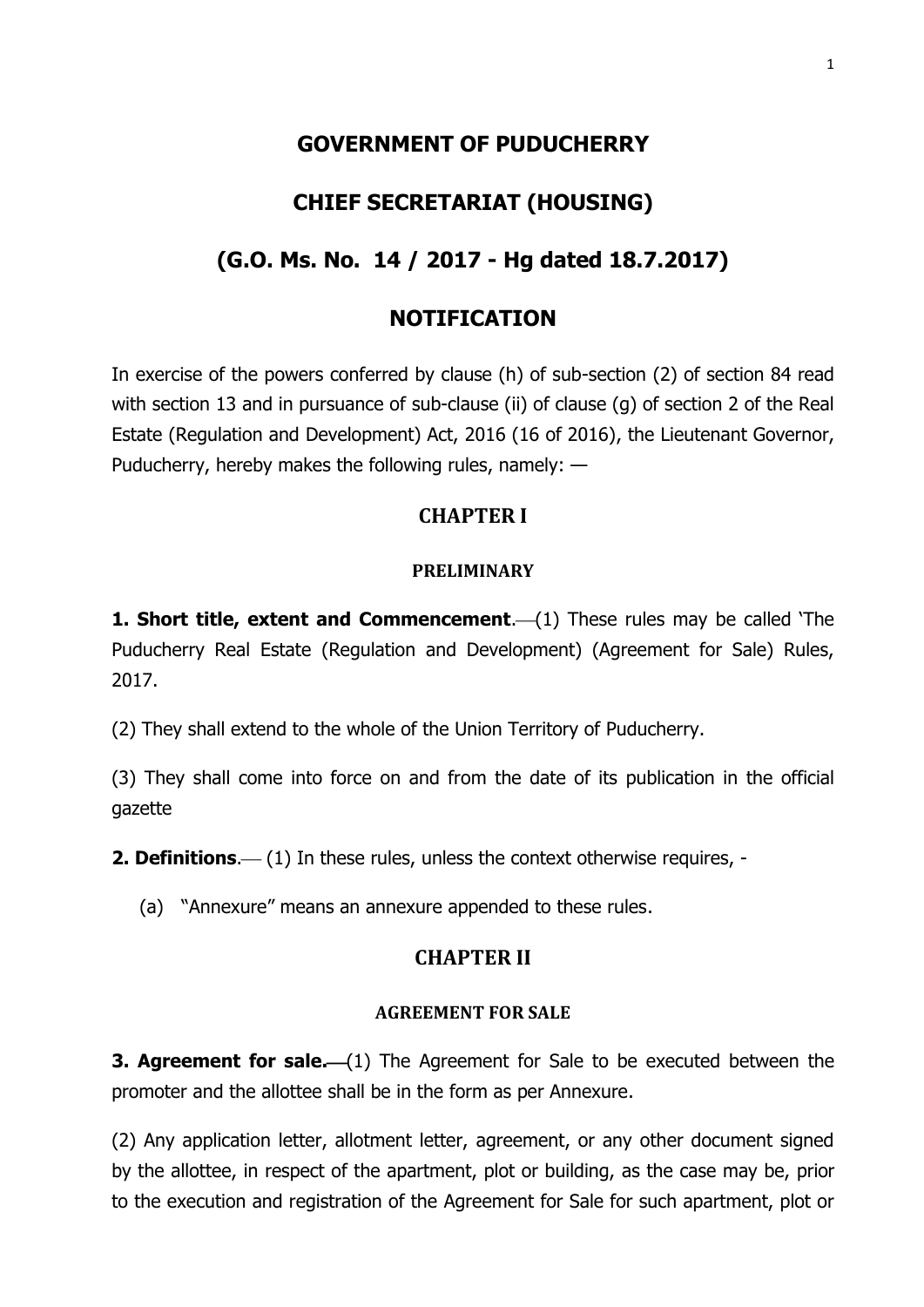building, as the case may be, shall not be construed to limit the rights and interests of the allottee under the Agreement for Sale or under the Act or the rules or the regulations made thereunder.

<span id="page-5-0"></span>(3) The Form shall, in addition to such details mentioned in the said Form, contain additional features, if any, which may be appended to the said Form in the form of a separate Schedule.

#### **ANNEXURE 'A'**

#### [See rule 3]

#### **AGREEMENT FOR SALE**

<span id="page-5-1"></span>This Agreement for Sale ("**Agreement**") executed on this \_\_ (Date) day of \_\_\_\_\_\_ (Month), 20\_\_\_\_, (year)

#### **By and Between**

#### **[If the promoter is a company]**

|                                                               | the provisions of the Companies Act, [1956 or 2013, as the case may be], having its            |
|---------------------------------------------------------------|------------------------------------------------------------------------------------------------|
|                                                               | and its corporate office at                                                                    |
| (PAN                                                          |                                                                                                |
| authorized<br>signatory                                       | (Aadhaar No.                                                                                   |
|                                                               | ____) duly authorized <i>vide</i> board resolution dated _________                             |
|                                                               | hereinafter referred to as the " <b>Promoter</b> " (which expression shall unless repugnant to |
|                                                               | the context or meaning thereof be deemed to mean and include its successor-in-                 |
| interest, executors, administrators and permitted assignees); |                                                                                                |

#### $[OR]$

#### **[If the promoter is a Partnership firm]**

\_\_\_\_\_\_\_\_\_\_\_\_\_\_\_\_\_\_\_\_\_\_\_\_, a partnership firm registered under the Indian Partnership Act, 1932, having its principal place of business at \_\_\_\_\_\_\_\_\_\_\_\_\_\_\_\_\_\_\_\_\_\_\_\_\_\_\_, (PAN \_\_\_\_\_\_\_\_\_\_\_\_\_\_\_\_), represented by its authorized Partner and Partner and Partner and Partner and Partner and Partner and Partner and Partner and Par ) duly authorized *vide* \_\_\_\_\_\_\_\_\_\_\_\_\_\_\_\_\_\_\_, hereinafter referred to as the "Promoter" (which expression shall unless repugnant to the context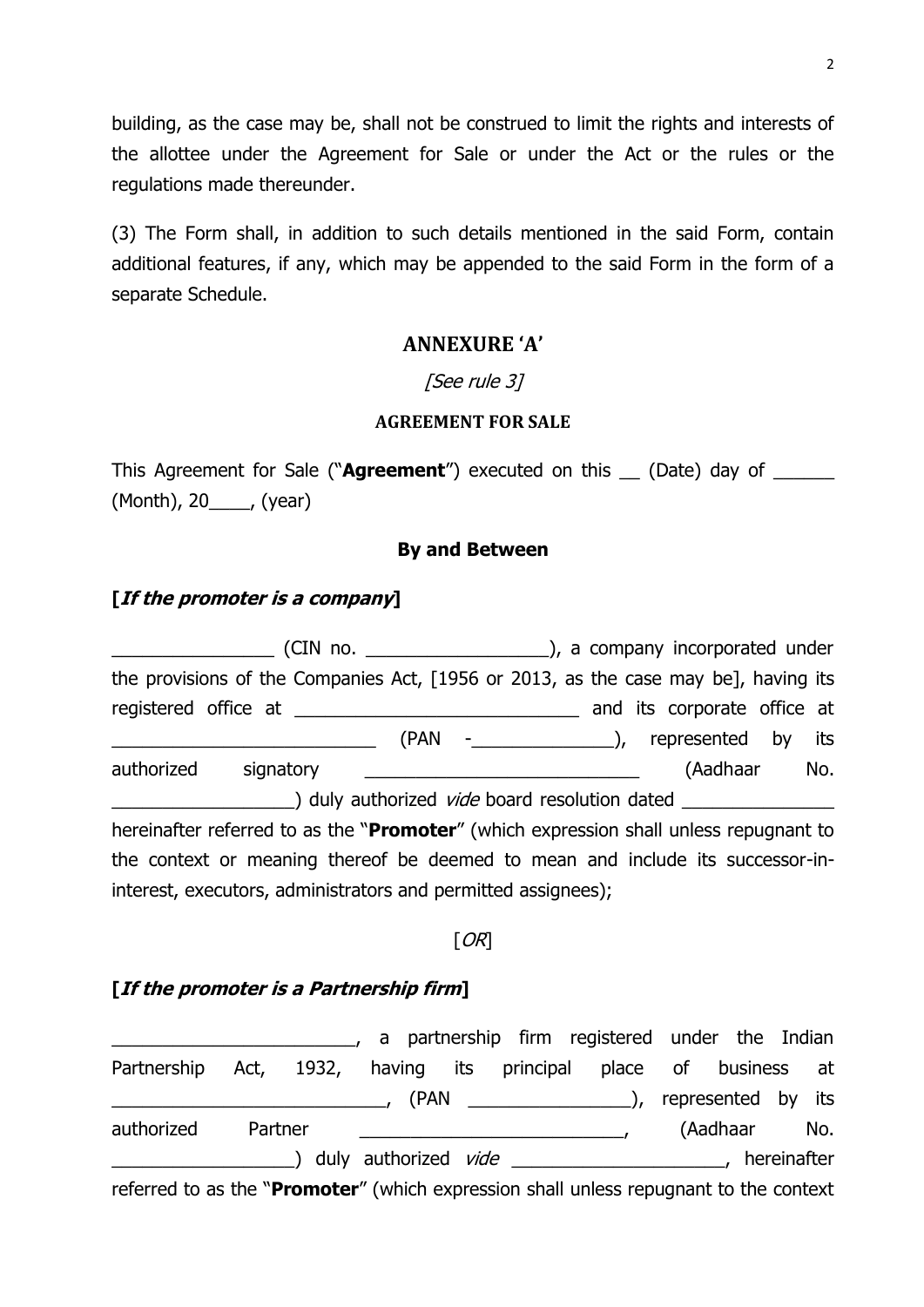or meaning thereof be deemed to mean and include the partner or partners for the time being of the said firm, the survivor or survivors of them and their heirs, executors and administrators of the last surviving partner and his / her / their assigns).

#### $[OR]$

#### **[If the promoter is an Individual]**

Mr. / Ms. 2001 2002 2003 2004 2005 2006 2007 2008 2009 2007 2008 2009 2007 2008 2009 2007 2008 2009 2009 2009 2 daughter of \_\_\_\_\_\_\_\_\_\_\_\_\_\_, aged about \_\_\_\_\_\_\_ , residing at  $(PAN$   $)$ , hereinafter called the "**Promoter**" (which expression shall unless repugnant to the context or meaning thereof be deemed to mean and include his/her heirs, executors, administrators, successors-in-interest and permitted assigns).

#### **AND**

#### **[If the Allottee is a company]**

\_\_\_\_\_\_\_\_\_\_\_\_\_\_\_\_ (CIN no. \_\_\_\_\_\_\_\_\_\_\_\_\_\_\_\_\_\_), a company incorporated under the provisions of the Companies Act, [1956 or 2013, as the case may be], having its registered office at \_\_\_\_\_\_\_\_\_\_\_\_\_\_\_\_\_\_\_\_\_\_\_\_\_\_\_\_ and its corporate office at (PAN - ), represented by its authorized signatory **and the signatory** and the state of the state of the state of the state of the state of th ) duly authorized *vide* board resolution dated hereinafter referred to as the "**Allottee**" (which expression shall unless repugnant to the context or meaning thereof be deemed to mean and include its successor-ininterest, executors, administrators and permitted assignees).

#### $[OR]$

### **[If the Allottee is a Partnership]**

\_\_\_\_\_\_\_\_\_\_\_\_\_\_\_\_\_\_\_\_\_\_\_\_, a partnership firm registered under the Indian Partnership Act, 1932, having its principal place of business at \_\_\_\_\_\_\_\_\_\_\_\_\_\_\_\_\_\_\_\_\_\_\_\_\_\_\_, (PAN \_\_\_\_\_\_\_\_\_\_\_\_\_\_\_\_), represented by its authorized Partner authorized Partner authorized Partner and Partner and Partner and Partner and Partner and P ) duly authorized *vide* example the series of the series of the series of the series of the series of the series of the series of the series of the series of the series of the series of the series of the series of the ser referred to as the "**Allottee**" (which expression shall unless repugnant to the context or meaning thereof be deemed to mean and include the partner or partners for the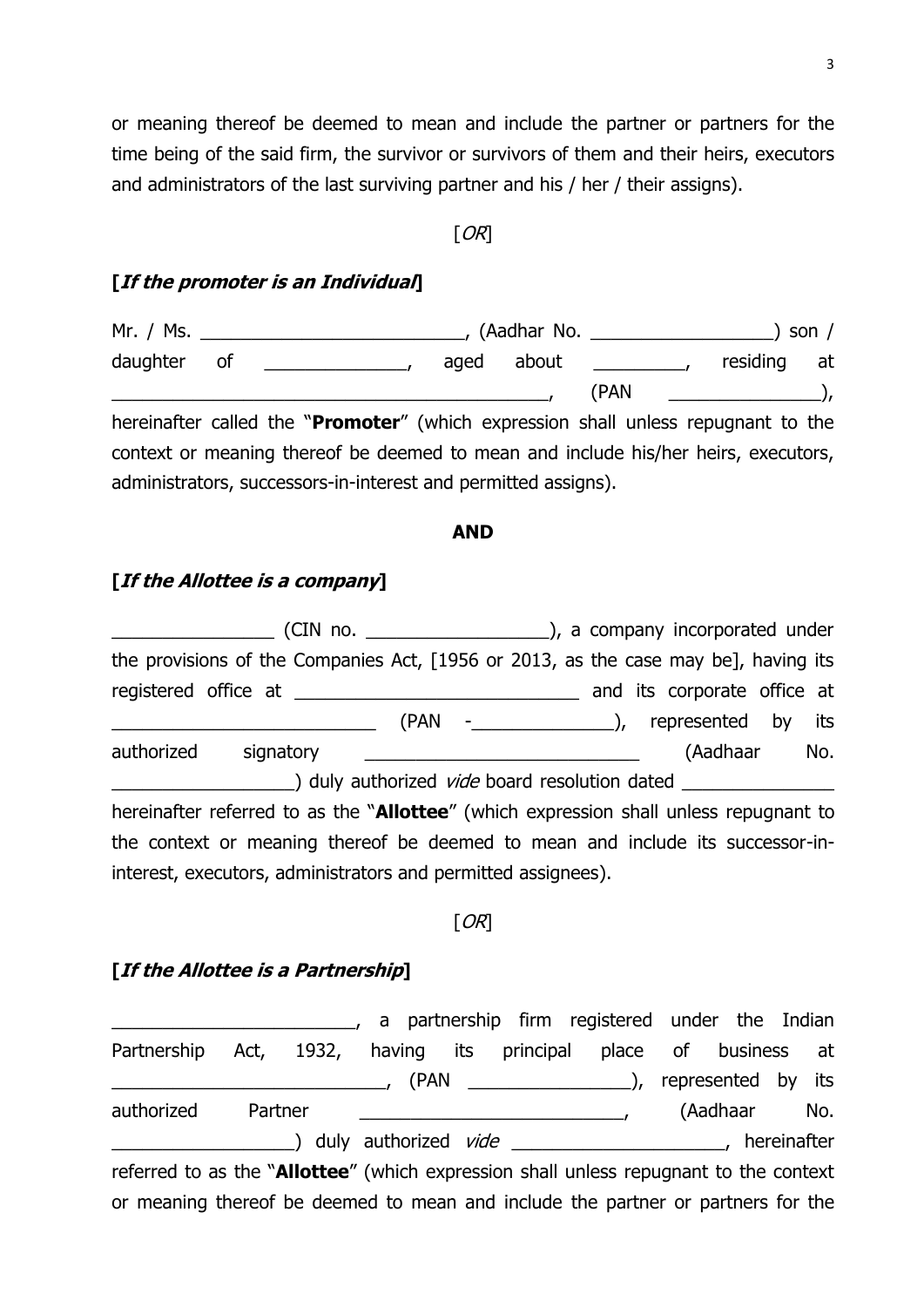time being of the said firm, the survivor or survivors of them, and their heirs, executors and administrators of the last surviving partner and his / her / their assigns)**.** 

#### $[OR]$

### **[If the Allottee is an Individual]**

Mr. / Ms. \_\_\_\_\_\_\_\_\_\_\_\_\_\_\_\_\_\_\_\_\_\_\_\_\_\_, (Aadhaar No. \_\_\_\_\_\_\_\_\_\_\_\_\_\_\_\_\_\_) son / daughter of \_\_\_\_\_\_\_\_\_\_\_\_\_\_, aged about \_\_\_\_\_\_\_ , residing at  $(PAN$  ,  $\qquad \qquad$  ), hereinafter called the "**Allottee**" (which expression shall unless repugnant to the context or meaning thereof be deemed to mean and include his/her heirs, executors, administrators, successors-in-interest and permitted assigns).

#### $[OR]$

### **[If the Allottee is a HUF]**

Mr.**\_\_\_\_\_\_\_\_\_\_\_\_\_\_\_,** (Aadhaar No. \_\_\_\_\_\_\_\_\_\_\_\_\_\_\_\_\_\_) son of \_\_\_\_\_\_\_\_\_ aged about \_\_\_\_\_\_\_\_\_ for self and as the Karta of the Hindu Joint Mitakshara Family known as \_\_\_\_\_\_\_\_\_\_\_\_\_ HUF, having its place of business / residence at \_\_\_\_\_\_\_\_\_\_\_\_\_\_\_\_, (PAN \_\_\_\_\_\_\_\_\_\_\_), hereinafter referred to as the ―**Allottee**‖ (which expression shall unless repugnant to the context or meaning thereof be deemed to mean and the member or members for the time being of the said HUF, and their respective heirs executors, administrators, and permitted assignees)**.** 

#### [Please insert details of other allottee(s), in case of more than one allottee]

The Promoter and Allottee shall hereinafter collectively be referred to as the "**Parties**" and individually as a "**Party**".

#### **DEFINITIONS**

- (1) For the purpose of this Agreement for Sale, unless the context otherwise requires,-
- (a) "Act" means the Real Estate (Regulation and Development) Act, 2016 (16 of 2016);
- (b) "appropriate Government" means the Government of Puducherry;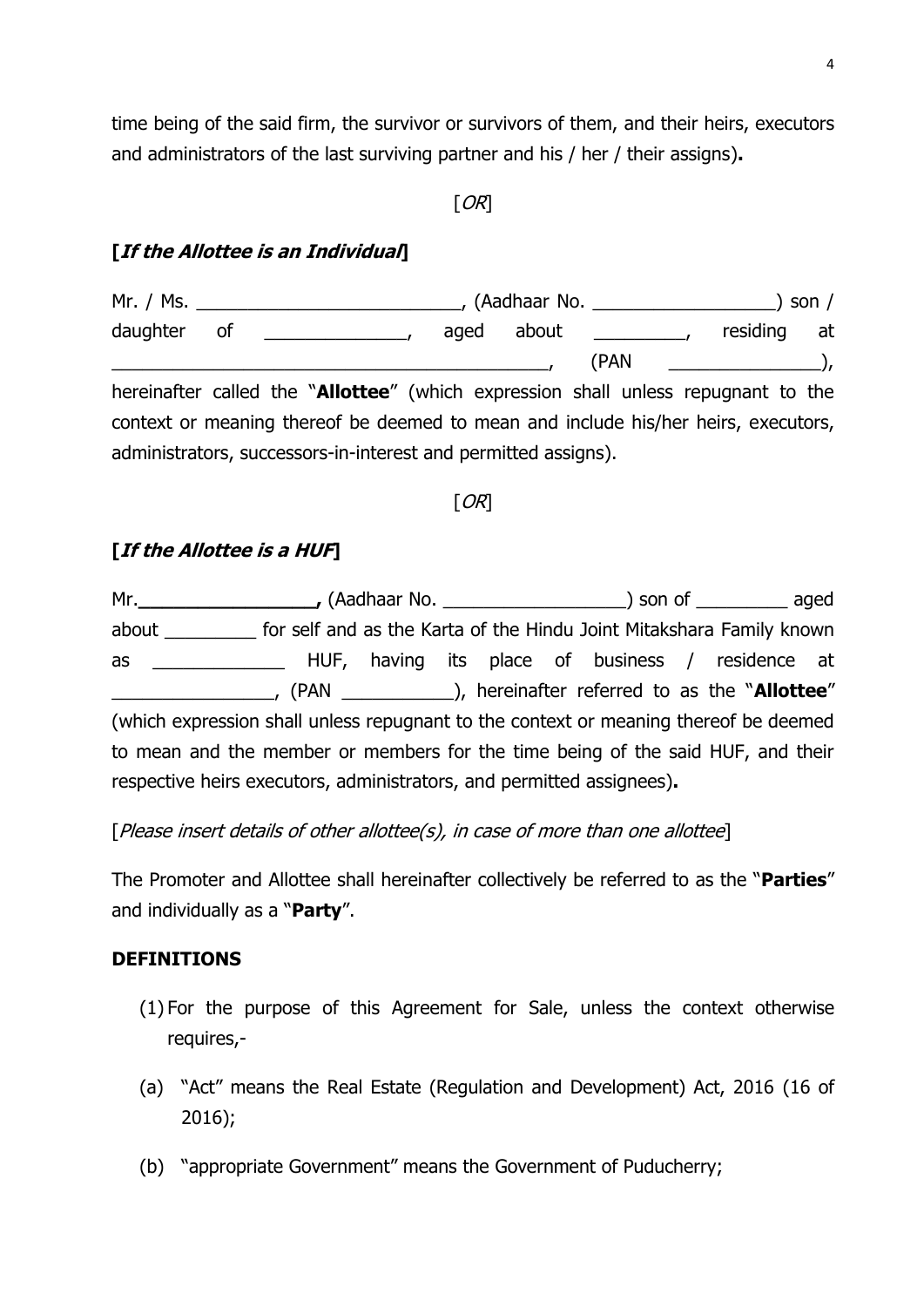- (c) "local laws" means the laws applicable in the U.T. of Puducherry.
- (d) "occupancy certificate" means the occupancy certificate issued by the Planning Authority in accordance with the Puducherry Building Bye-Laws and Zoning Regulations, 2012 and as amended from time to time.
- (e) "planning authority" means the Planning Authority established under section 11 of the Puducherry Town and Country Planning Act, 1969 (Act 13 of 1970);
- (f) "Regulations" means the Regulations made under the Real Estate (Regulation and Development Act, 2016;
- (g) "Rules" means the Real Estate (Regulation and Development) (General) Rules, 2017 made under the Real Estate (Regulation and Development) Act, 2016; and
- $(h)$  "section" means a section of the Act.

(2) Words and expressions used but not defined in these Agreement, but defined in the Act or the Rules and Regulations made thereunder, shall have the same meaning respectively assigned to them in the Act or the Rules and Regulations made thereunder.

#### **WHEREAS:**

(A). The Promoter is the absolute and lawful owner of  $[Plot No. \_ \_ \_ \_ \_ \_ \_ \_ \_ \_ \_ \_ \_ \_ \_ \_ \_ \_$ (Location), R.S. No. / T.S. No. \_\_\_\_\_\_\_\_\_\_\_, Ward \_\_\_, Block \_\_\_, \_\_\_\_\_\_\_\_\_\_\_\_\_\_\_\_ Village, \_\_\_\_\_\_\_\_\_\_\_\_\_\_\_\_\_\_\_\_\_\_\_\_ Municipality / Commune Panchayat, \_\_\_\_\_\_\_\_\_\_\_\_\_\_\_\_\_\_\_\_\_ (Region)] \_\_\_\_\_\_\_\_\_\_\_\_ totally admeasuring \_\_\_\_\_\_ square meters ("**Said Land**") *vide* sale deed(s) dated \_\_\_\_\_\_\_\_\_\_\_\_\_\_ registered as documents no. \_\_\_\_\_\_\_\_ at the office of the Sub-Registrar of \_\_\_\_\_\_\_\_\_\_\_\_\_\_\_\_;

 $[OR]$ 

\_\_\_\_\_\_\_\_\_\_\_\_\_\_\_\_\_\_\_\_\_ ("Owner") is the absolute and lawful owner of [Plot No. \_\_\_\_\_\_, \_\_\_\_\_\_\_\_\_\_ (Location), R.S. No. / T.S. No. \_\_\_\_\_\_\_\_\_\_\_\_\_, Ward \_\_\_\_, Block \_\_\_\_, \_\_\_\_\_\_\_\_\_\_\_\_\_\_\_\_ Village, \_\_\_\_\_\_\_\_\_\_\_\_\_\_\_\_\_\_\_\_\_\_\_\_ Municipality / Commune Panchayat, the control of the control (Region)] \_\_\_\_\_\_\_\_\_\_\_ totally admeasuring \_\_\_\_\_\_ square meters ("**Said Land**") *vide* sale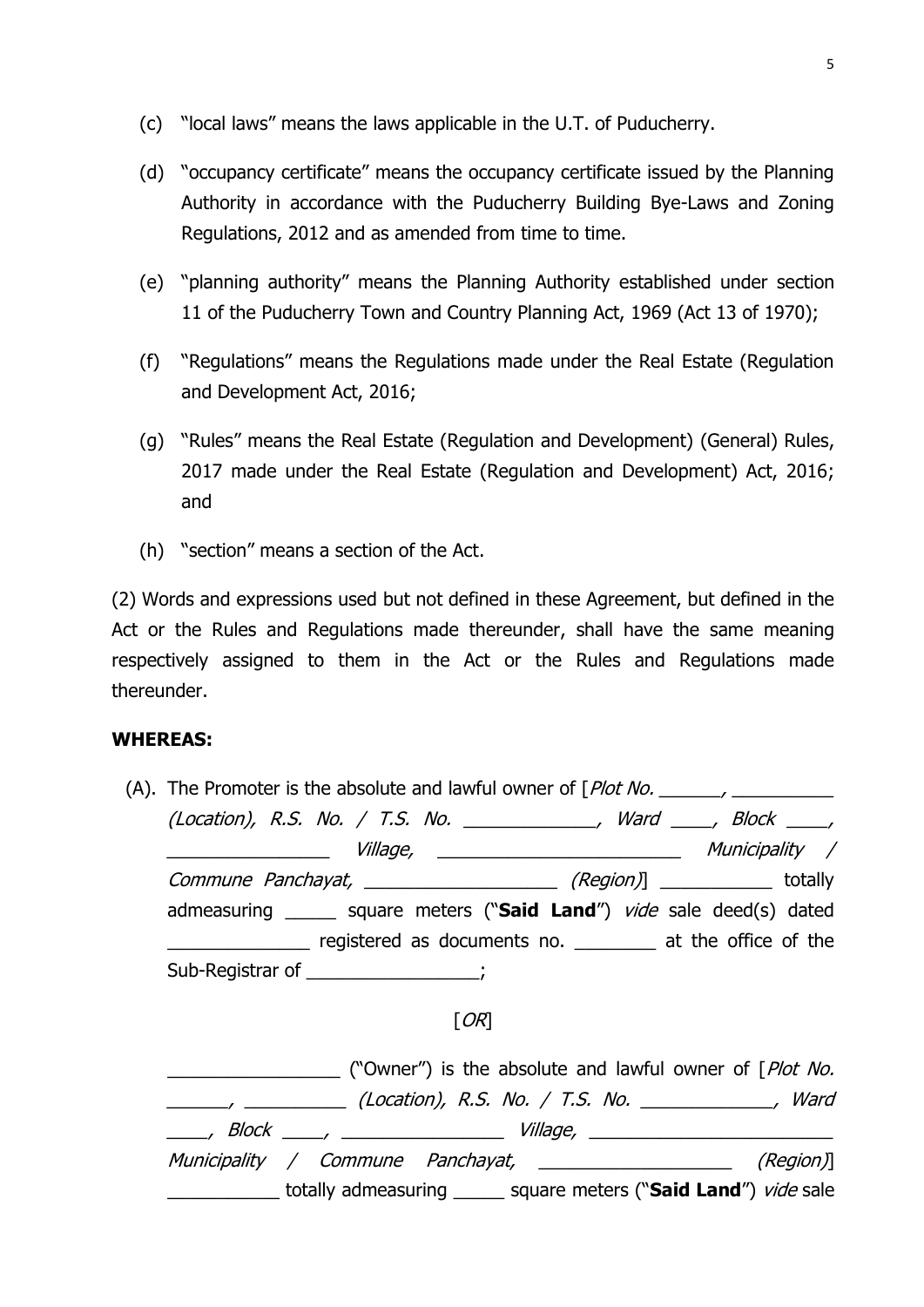deed(s) dated \_\_\_\_\_\_\_\_\_\_\_\_\_\_\_ registered as documents no. \_\_\_\_\_\_\_\_\_ at the office of the Sub-Registrar of The Owner and the Promoter have entered into a [collaboration/development/joint development] agreement dated **example 2** registered as document no. \_\_\_\_\_\_\_\_\_\_\_ at the office of the Sub-Registrar of \_\_\_\_\_\_\_\_\_\_;

(B). The said Land is earmarked for the purpose of building a [residential / mixed / commercial / any other purpose] project, comprising of \_\_\_\_\_\_\_\_\_ multi-storied apartment buildings and *[insert any other components of the Projects*] and the said project shall be known as `\_\_\_\_\_\_\_\_\_\_\_\_\_\_\_\_\_\_\_\_\_\_\_\_\_\_\_\_\_\_' ("**Project**");

#### $[OR]$

The said Land is earmarked for the purpose of plotted development of a [residential / mixed / commercial / any other purpose] project, comprising plots and [*insert any other components of the Projects*] and the said project shall be known as `\_\_\_\_\_\_\_\_\_\_\_\_\_\_\_\_\_\_\_\_\_\_\_\_\_\_\_\_\_\_\_\_\_' ("**Project**"):

Provided that where land is earmarked for any institutional development, the same shall be used for those purposes only and no commercial/residential development shall be permitted unless it is a part of the plan approved by the planning authority.

- (C). The Promoter is fully competent to enter into this Agreement and all the legal formalities with respect to the right, title and interest of the Promoter regarding the Said Land on which Project is to be constructed have been completed (Title deed and chain of title annexed hereto in **schedule I**);
- (D). The \_\_\_\_\_\_\_\_\_\_\_\_\_\_\_\_\_ Planning Authority has granted the permission to develop the Project *vide* approval dated \_\_\_\_\_\_\_\_\_\_\_ bearing building permit no. \_\_\_\_\_\_\_\_\_\_\_\_\_\_\_\_\_\_\_\_\_\_\_\_\_\_\_\_\_\_\_\_\_\_\_\_ [annexed hereto in **schedule F**];
- (E). The Promoter has obtained the final layout plan, sanctioned plan, specifications and approvals for the Project and also for the apartment, plot or building, as the case may be, [annexed hereto in **schedule G**] from Planning Authority. The Promoter agrees and undertakes that it will not make any changes to these approved plans and execute the project in strict compliance in accordance with section 14 of the Act and other laws as applicable;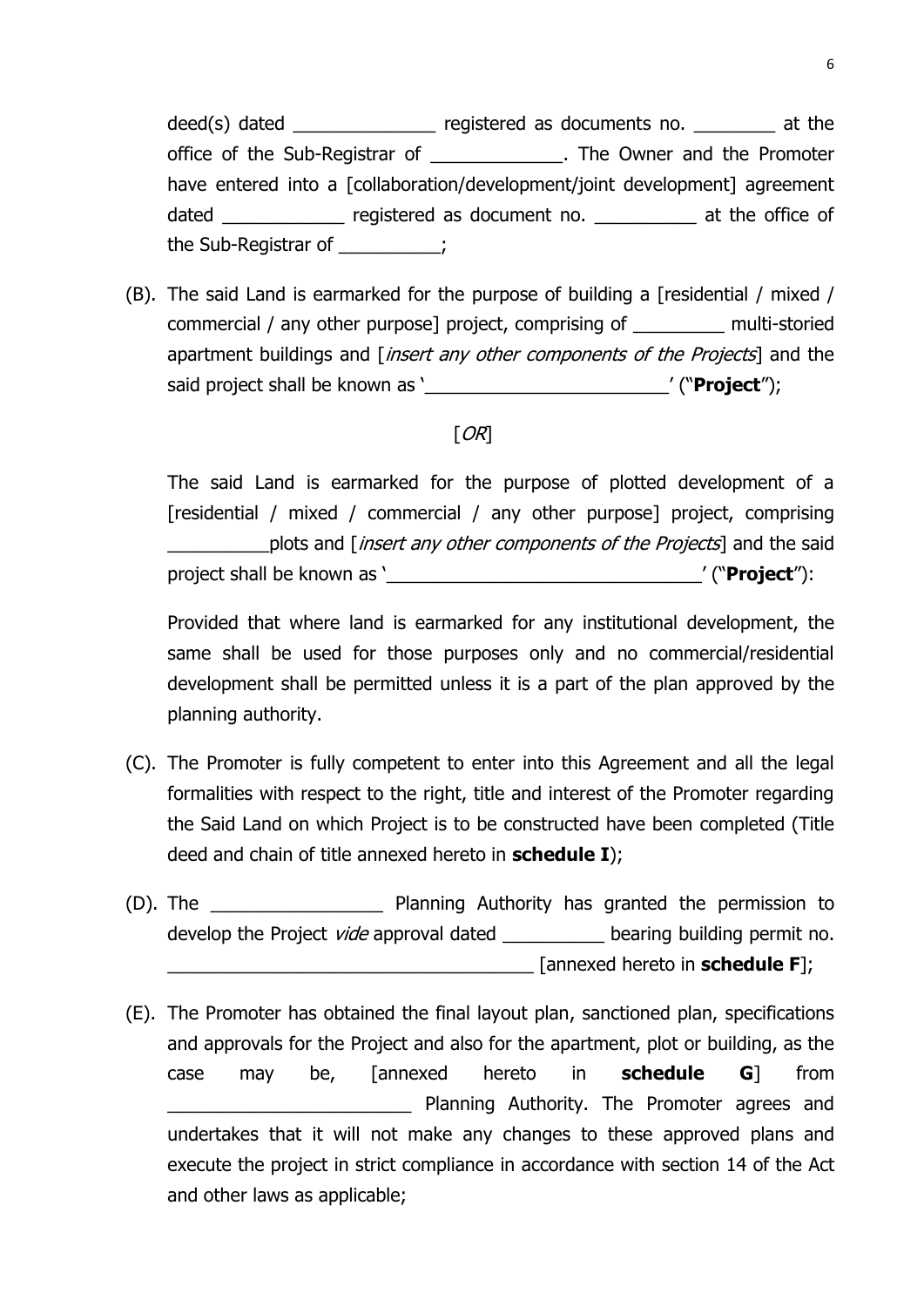- (F). The Promoter has registered the Project under the provisions of the Act with the Real Estate Regulatory Authority at \_\_\_\_\_\_\_\_\_\_\_\_\_ on \_\_\_\_\_\_\_\_\_\_\_\_\_\_under registration no.\_\_\_\_\_\_\_\_\_\_\_\_\_\_\_ (annexed hereto in **schedule H**);
- (G). The Allottee had applied for an apartment in the Project *vide* application no. dated and has been allotted apartment no. \_\_\_\_\_\_\_\_\_\_\_ having carpet area of \_\_\_\_\_\_ square feet, type \_\_\_\_\_\_\_\_, on \_\_\_\_ floor in [tower/block/building] no.\_\_\_\_\_\_\_ (―**Building**‖) along with garage/covered parking no. \_\_\_\_\_\_\_\_\_\_\_\_\_ admeasuring \_\_\_\_\_\_\_\_\_ square feet in the **Example 19** [Please insert the location of the garage/covered parking], as permissible under the applicable law and of *pro rata* share in the common areas ("**Common Areas**") as defined under clause (n) of Section 2 of the Act (hereinafter referred to as the "Apartment" more particularly described in **schedule A** and the floor plan of the apartment is annexed hereto and marked as **schedule B**);

#### $[OR]$

The Allottee had applied for a plot in the Project *vide* application no. dated \_\_\_\_\_\_\_\_\_\_\_\_\_ and has been allotted plot no. \_\_\_\_\_\_\_\_\_\_\_\_\_\_\_\_\_\_\_\_\_\_\_\_\_\_\_\_\_ having area of \_\_\_\_\_\_\_ square feet and plot for garage/covered parking admeasuring  $\Box$  square feet (*if applicable)]* in the  $\Box$ [Please insert the location of the garage/closed parking], as permissible under the applicable law and of *pro rata* share in the common areas ("**Common Areas**<sup>"</sup>) as defined under clause (n) of Section 2 of the Act (hereinafter referred to as the "**Plot**" more particularly described in **schedule A**);

- (H). The Parties have gone through all the terms and conditions set out in this Agreement and understood the mutual rights and obligations detailed herein;
- $(I).$ [Please enter any additional disclosures/details]
- (J). The Parties hereby confirm that they are signing this Agreement with full knowledge of all the laws, rules, regulations, notifications, etc., applicable to the Project;
- (K). The Parties, relying on the confirmations, representations and assurances of each other to faithfully abide by all the terms, conditions and stipulations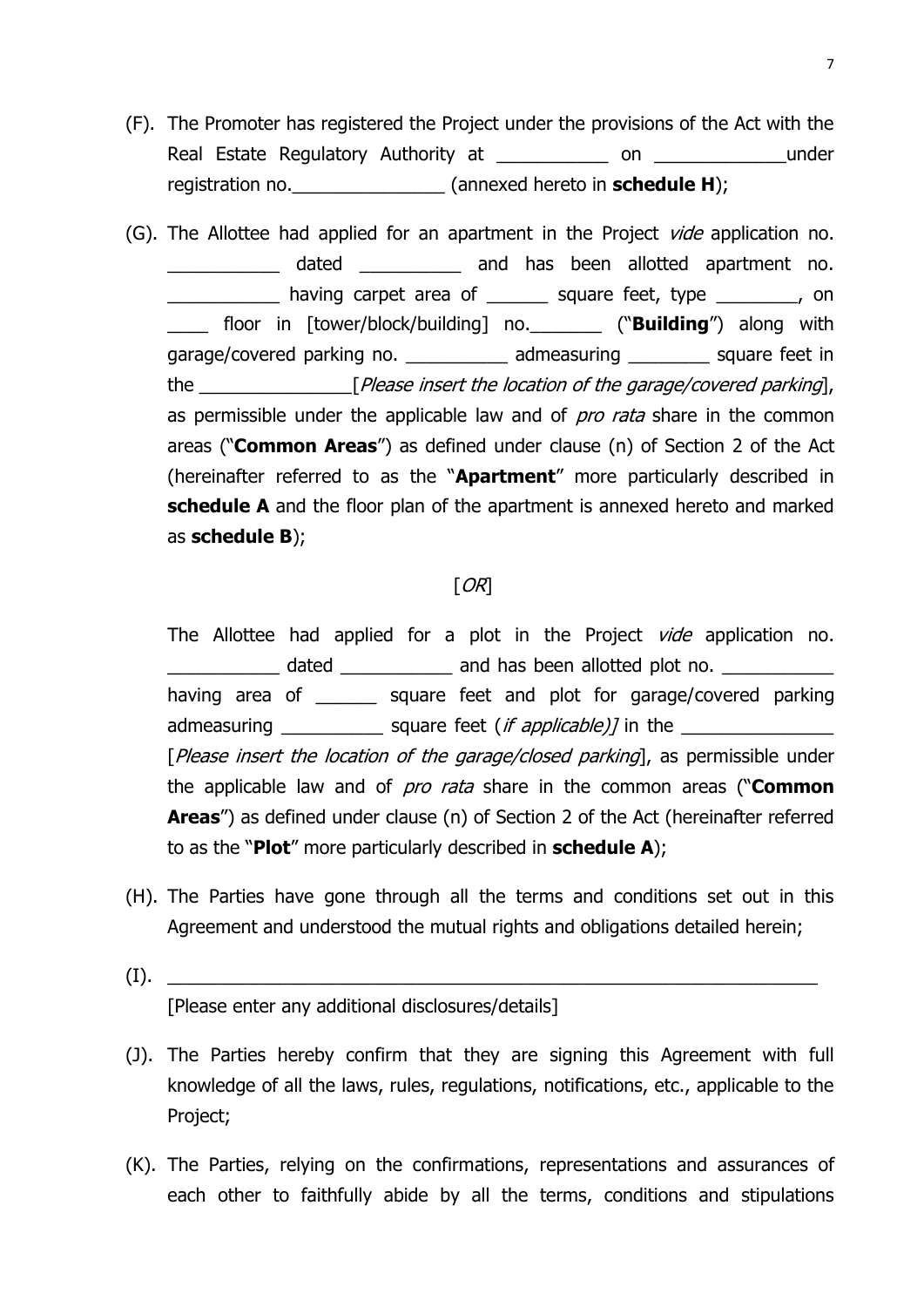incorporated in this Agreement and all applicable laws, are now willing to enter into this Agreement on the terms and conditions appearing hereinafter;

(L). In accordance with the terms and conditions set out in this Agreement and as mutually agreed upon by and between the Parties, the Promoter hereby agrees to sell and the Allottee hereby agrees to purchase the [Apartment/Plot] and the garage/covered parking (if applicable) as specified in Para G;

**NOW THEREFORE, in consideration of the mutual representations, covenants, assurances, promises and agreements contained herein and other good and valuable consideration, the Parties herein do hereby agree as follows:** 

## **1. TERMS:-**

- (1.1.)Subject to the terms and conditions as detailed in this Agreement, the Promoter agrees to sell to the Allottee and the Allottee hereby agrees to purchase, the [Apartment/Plot] as specified in para G;
- (1.2.)The Total Price for the [Apartment/Plot] based on the carpet area is Rs. \_\_\_\_\_\_\_\_\_\_\_\_\_\_\_\_\_\_\_\_\_\_\_\_\_\_ (Rupees \_\_\_\_\_\_\_\_\_\_\_\_\_\_\_\_\_\_\_\_\_\_\_ only ("**Total Price**") (Give break up and description):

| Block/Building/Tower no. ________ Apartment<br>no. | Rate of Apartment per square feet* |
|----------------------------------------------------|------------------------------------|
| $Type \_\_$                                        |                                    |
| Floor                                              |                                    |
|                                                    |                                    |
| Total price (in Rupees)                            |                                    |

\*Provide breakup of the amounts such as cost of apartment, cost of exclusive balcony or verandah areas, cost of exclusive open terrace areas, proportionate cost of common areas, preferential location charges, taxes, maintenance charges as per para 11 etc., if/as applicable.

[AND] [if/as applicable]

| Garage/Covered parking - | Price for |
|--------------------------|-----------|
|--------------------------|-----------|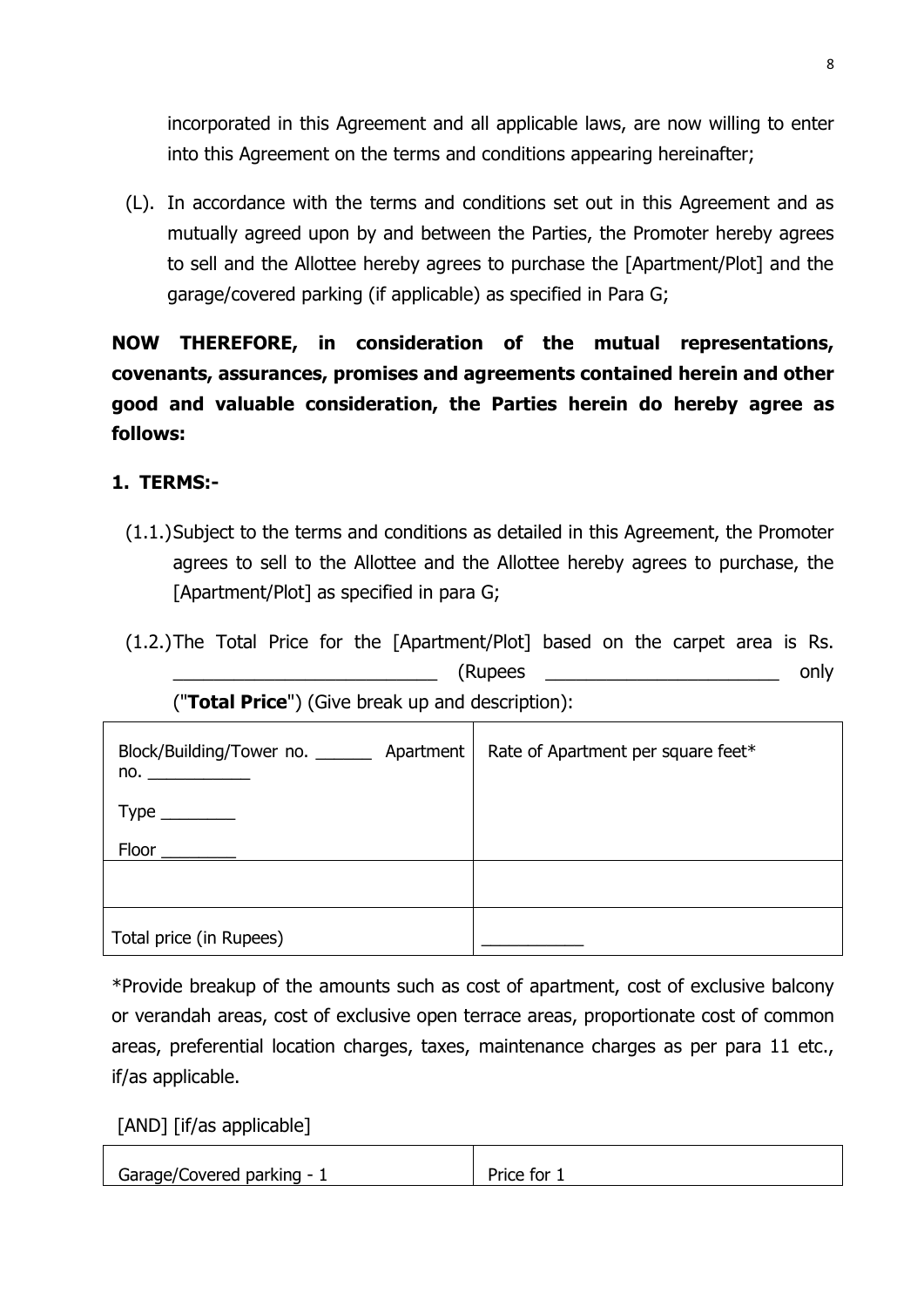| Garage/Covered parking $-2$ | Price for 2 |
|-----------------------------|-------------|
|                             |             |
| Total price (in Rupees)     |             |

OR

| Plot No.                | Rate of plot per square feet |  |
|-------------------------|------------------------------|--|
| Type                    |                              |  |
|                         |                              |  |
|                         |                              |  |
| Total price (in Rupees) |                              |  |

\*Provide breakup of the amounts such as cost of plot, proportionate cost of common areas, taxes, maintenance charges as per para 11 etc., if/as applicable.

### [AND] [if/as applicable]

| Garage/Covered parking - 1  | Price for 1 |
|-----------------------------|-------------|
| Garage/Covered parking $-2$ | Price for 2 |
|                             |             |
| Total price (in Rupees)     |             |

Explanation:

- (i). The Total Price above includes the booking amount paid by the allottee to the Promoter towards the cost of the [Apartment/Plot];
- (ii). The Total Price above includes Taxes (consisting of tax paid or payable by the Promoter by way of Value Added Tax, Service Tax, and Cess or any other similar taxes which may be levied, in connection with the construction of the Project payable by the Promoter, by whatever name called) upto the date of handing over the possession of the [Apartment/Plot] to the allottee and the project to the association of allottees or the competent authority, as the case may be, after obtaining the occupancy certificate: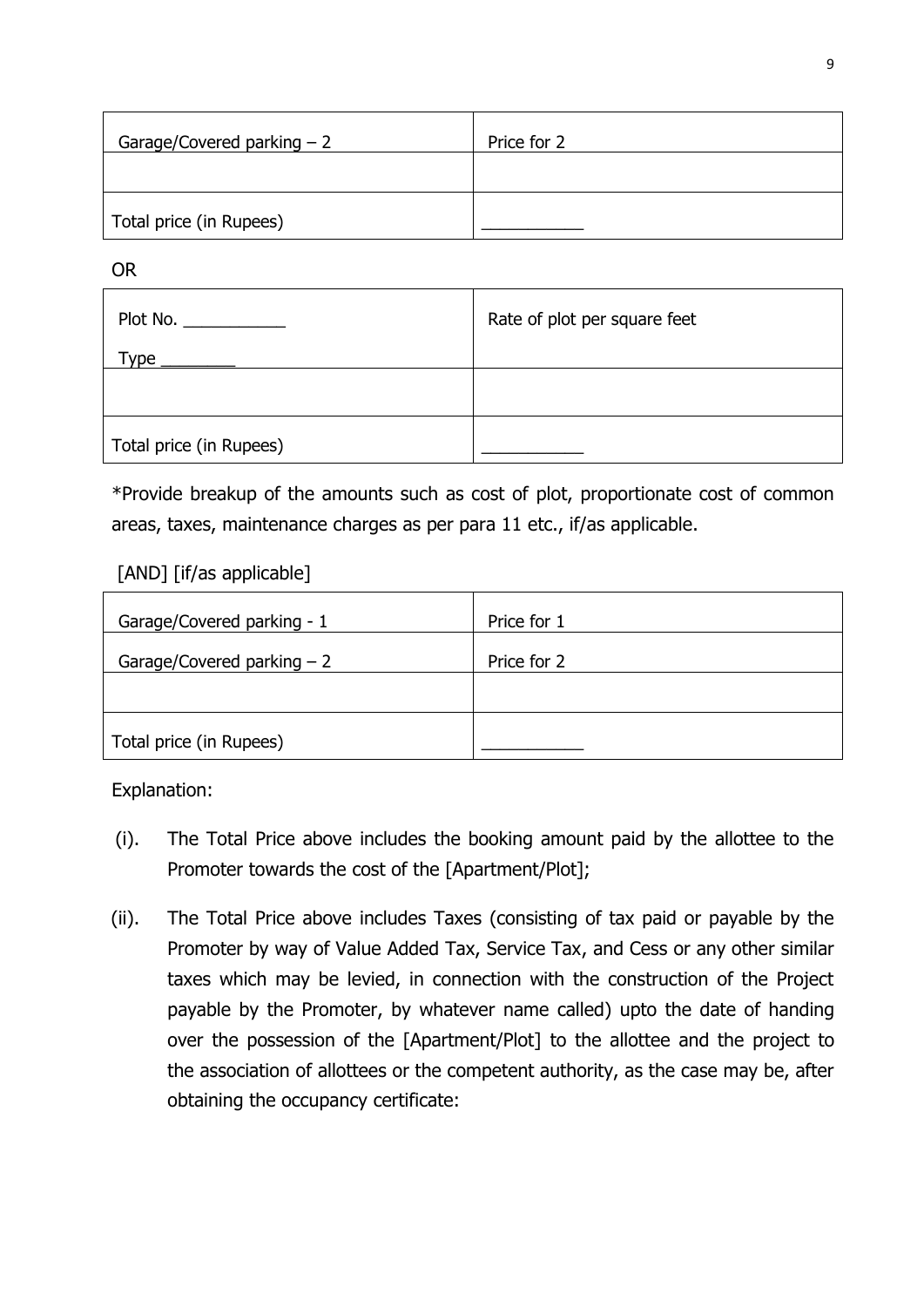Provided that in case there is any change / modification in the taxes, the subsequent amount payable by the allottee to the promoter shall be increased / reduced based on such change / modification:

Provided further that if there is any increase in the taxes after the expiry of the scheduled date of completion of the project as per registration with the Authority, which shall include the extension of registration, if any, granted to the said project by the Authority, as per the Act, the same shall not be charged from the allottee and the Promoter will bear the same;

- (iii). The Promoter shall periodically intimate in writing to the Allottee, the amount payable as stated in (i) above and the Allottee shall make payment demanded by the promoter within the time agreed and in the manner specified therein. In addition, the Promoter shall provide the Allottee the details of the taxes paid or demanded along with the acts/rules/notifications together with dates from which such taxes/levies etc. have been imposed or being effected;
- (iv). The Total Price of [Apartment/Plot] includes recovery of price of land, construction of [not only the Apartment but also] the Common Areas, internal development charges, external development charges, taxes, cost of providing electric wiring, electrical connectivity to the apartment, lift, water line and plumbing, finishing with paint, flooring, doors, windows, fire detection and fire fighting equipments in the common areas, maintenance charges as per para 11 etc. and includes cost for providing all other facilities, amenities and specifications to be provided within the [Apartment/Plot] and the Project;
	- (1.3.)The Total Price is escalation-free, save and except increases which the Allottee hereby agrees to pay, due to increase on account of development charges payable to the competent authority and/or any other increase in charges which may be levied or imposed by the competent authority from time to time. The Promoter undertakes and agrees that while raising a demand on the Allottee for increase in the development charges, cost/charges imposed by the competent authorities, the Promoter shall enclose the said notification/order/rule/regulation to that effect along with the demand letter, for being issued to the Allottee, which shall only be applicable on subsequent payments;

Provided that if there is any new imposition or increase of any development charges after the expiry of the scheduled date of completion of the project as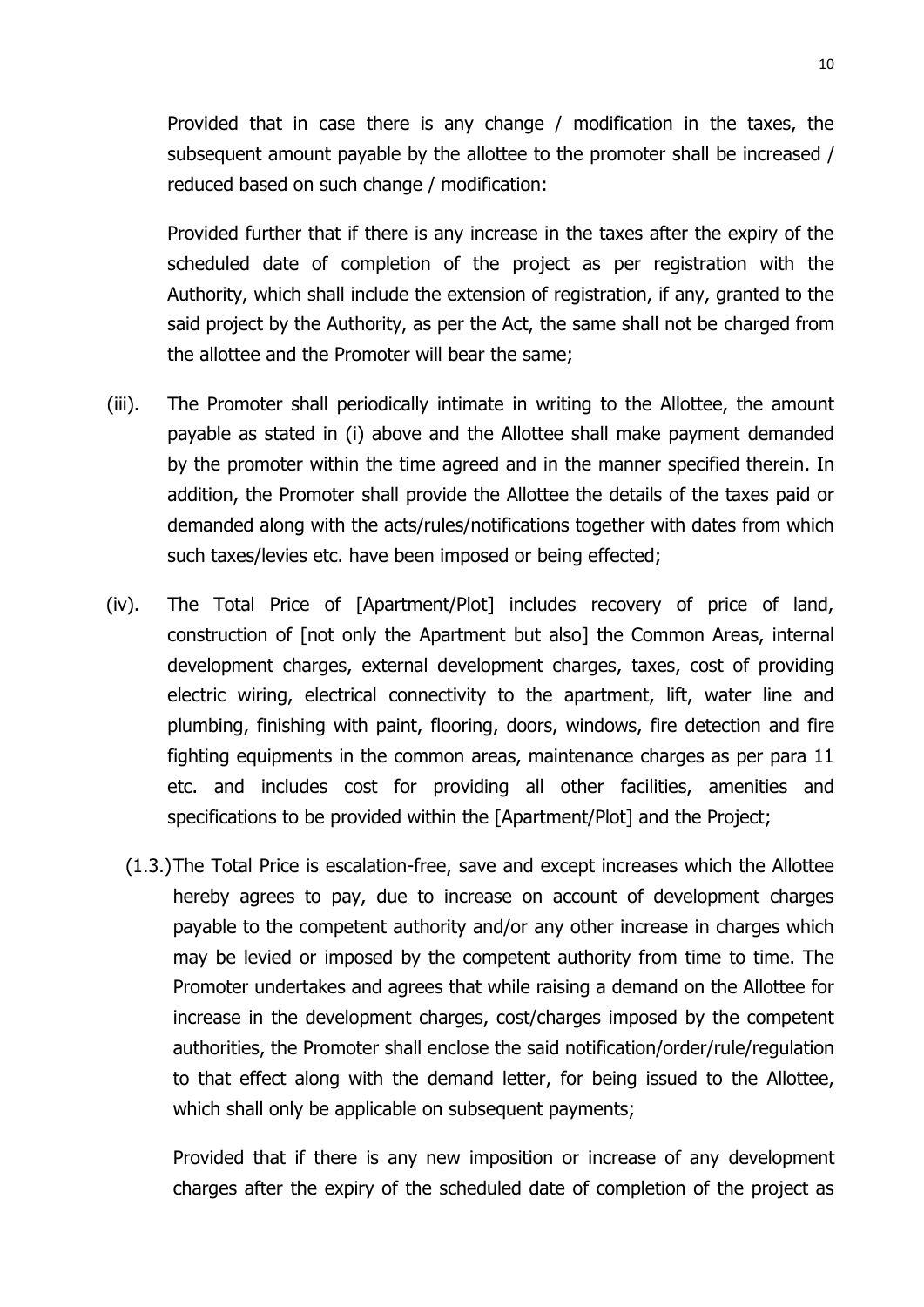per registration with the Authority, which shall include the extension of registration, if any, granted to the said project by the Authority, as per the Act, the same shall not be charged from the allottee and the Promoter will bear the same;

- (1.4.)The Allottee(s) shall make the payment as per the payment plan set out in schedule C ("Payment Plan").
- (1.5.)The Promoter may allow, on his sole discretion, a rebate for early payments of instalments payable by the Allottee by discounting such early payments at the rate of 2% per annum for the period by which the respective instalment has been preponed. The provision for allowing rebate and such rate of rebate shall not be subject to any revision/withdrawal, once granted to an Allottee by the Promoter.
- (1.6.)It is agreed that the Promoter shall not make any additions and alterations in the sanctioned plans, layout plans [annexed herein in **schedule G**] and specifications and the nature of fixtures, fittings and amenities described herein at **schedule D and schedule E** (which shall be in conformity with the advertisement, prospectus, etc. on the basis of which sale is effected) in respect of the apartment, plot or building, as the case may be, without the previous written consent of the Allottee as per the provisions of the Act. Provided that the Promoter may make such minor additions or alterations as may be required by the Allottee upon written request, or such minor changes or alterations as per the provisions of the Act.
- $(1.7.)$ [Applicable in case of an apartment] The Promoter shall confirm to the final carpet area that has been allotted to the Allottee after the construction of the Building is complete and the occupancy certificate is granted by the planning authority, by furnishing details of the changes, if any, in the carpet area. The Total Price payable for the carpet area shall be re-calculated upon confirmation by the Promoter. If there is reduction in the carpet area, then the Promoter shall refund the excess money paid by Allottee within forty-five days with annual interest at the rate specified in the Rules, from the date when such an excess amount was paid by the Allottee. If there is any increase in the carpet area allotted to Allottee, which is not more than three percent of the carpet area of the apartment, allotted to the allottee, the Promoter may demand that from the Allottee as per the next milestone of the Payment Plan as provided in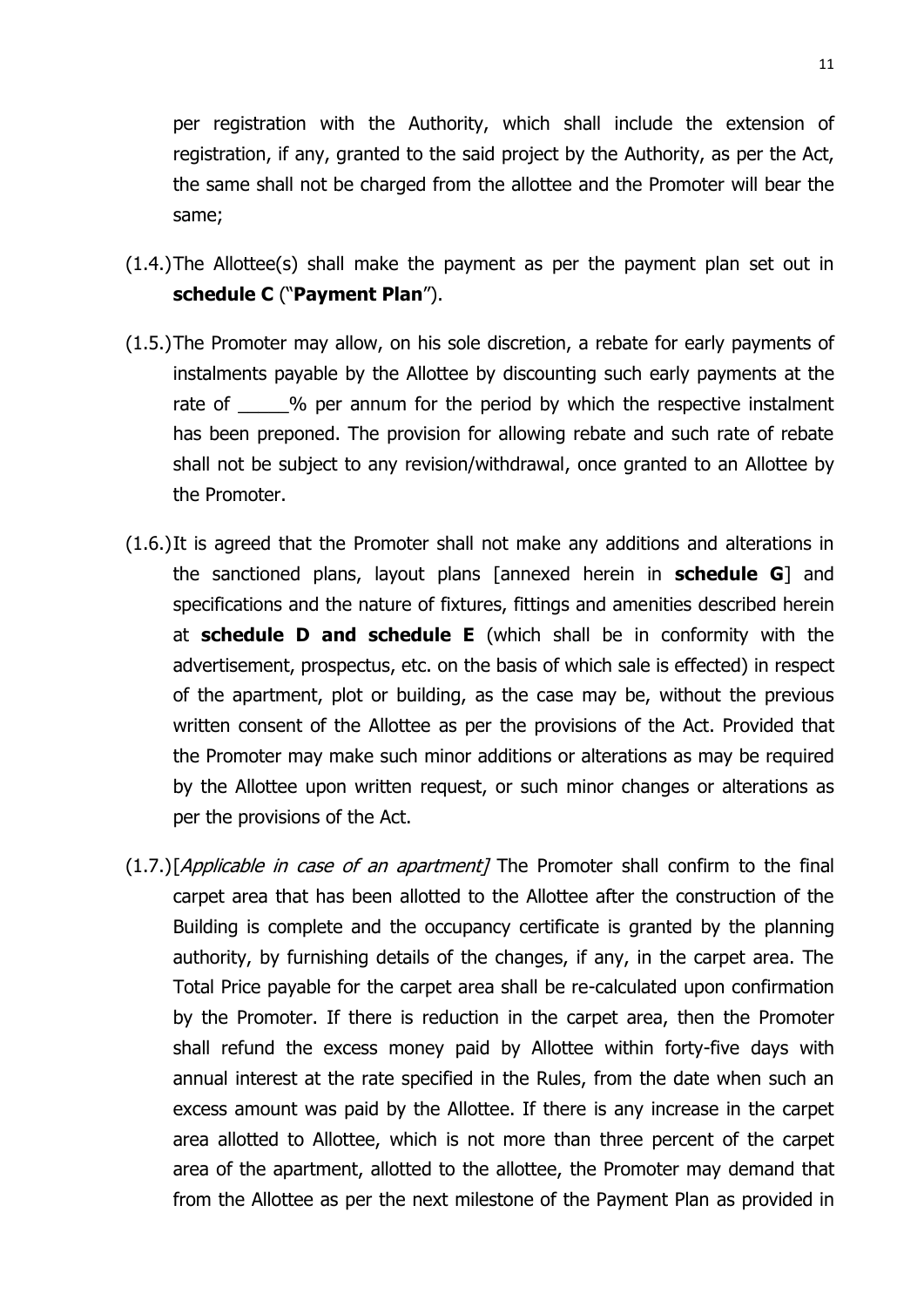**schedule C**. All these monetary adjustments shall be made at the same rate per square feet as agreed in Para 1.2 of this Agreement.

- (1.8.)Subject to para 9.3 the Promoter agrees and acknowledges, the Allottee shall have the right to the [Apartment/Plot] as mentioned below:
	- (i). The Allottee shall have exclusive ownership of the [Apartment/Plot];
	- (ii). The Allottee shall also have undivided proportionate share in the Common Areas. Since the share / interest of Allottee in the Common Areas is undivided and cannot be divided or separated, the Allottee shall use the Common Areas along with other occupants, maintenance staff etc., without causing any inconvenience or hindrance to them. Further, the right of the Allottee to use the Common Areas shall always be subject to the timely payment of maintenance charges and other charges as applicable. It is clarified that the promoter shall hand over the common areas to the association of allottees after duly obtaining the completion certificate from the competent authority as provided in the Act;
	- (iii). That the computation of the price of the [Apartment/Plot] includes recovery of price of land, construction of [not only the Apartment but also] the Common Areas, internal development charges, external development charges, taxes, cost of providing electric wiring, electrical connectivity to the apartment, lift, water line and plumbing, finishing with paint, flooring, doors, windows, fire detection and fire-fighting equipments in the common areas, maintenance charges as per Para 11 etc. and includes cost for providing all other facilities, amenities and specifications to be provided within the [Apartment/Plot] and the Project;
	- (iv). The Allottee has the right to visit the project site to assess the extent of development of the project and his [Apartment/Plot], as the case may be;
- (1.9.)It is made clear by the Promoter to the Allottee that the [Apartment/Plot] along with qarage/covered parking shall be treated as a single indivisible unit for all purposes. It is agreed that the Project is an independent, self-contained Project covering the said Land and is not a part of any other project or zone and shall not form a part of and/or linked/combined with any other project in its vicinity or otherwise except for the purpose of integration of infrastructure for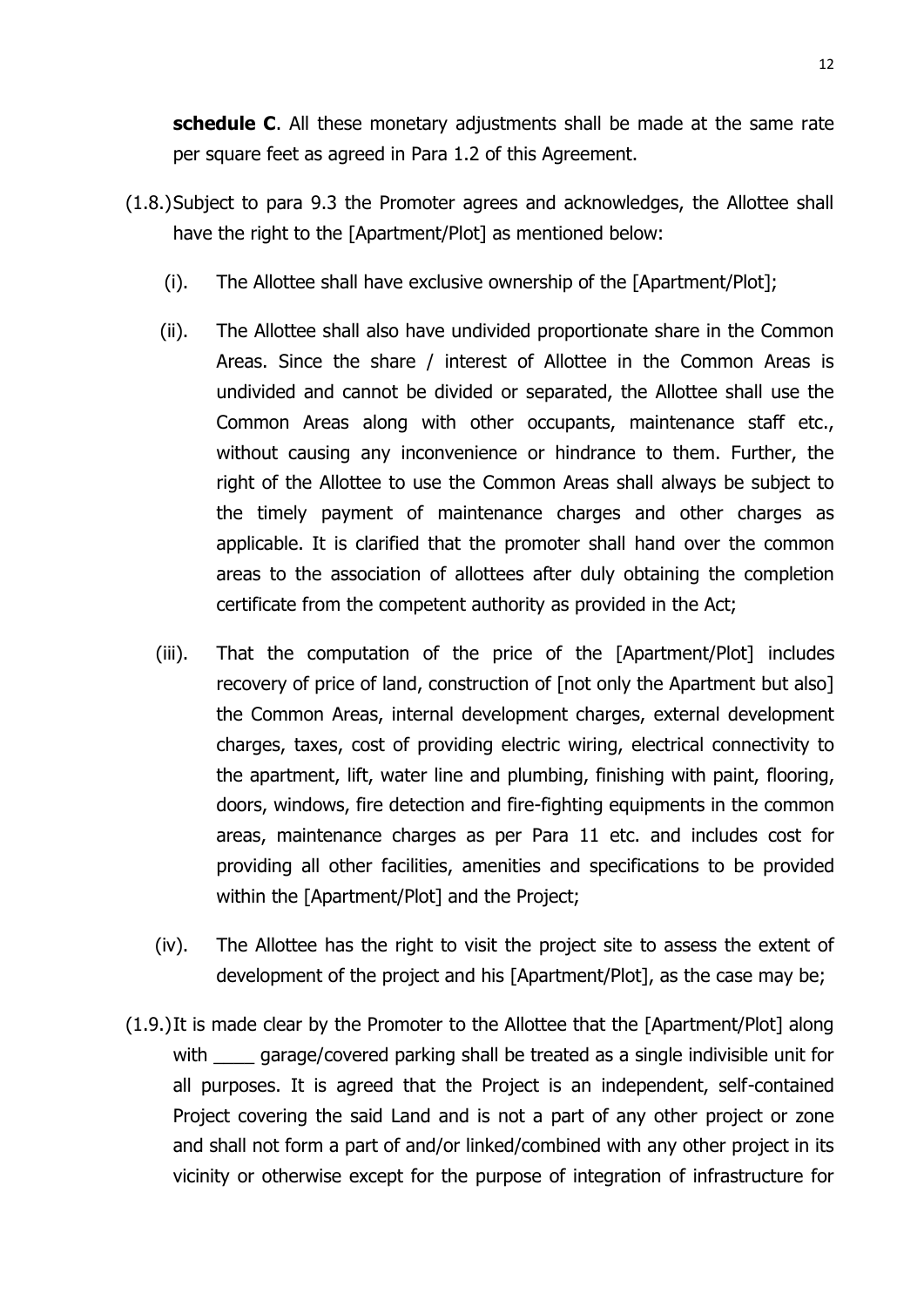the benefit of the Allottee. It is clarified that Project's facilities and amenities shall be available only for use and enjoyment of the Allottees of the Project.

- (1.10.) The Promoter agrees to pay all outgoings before transferring the physical possession of the apartment to the Allottees, which it has collected from the Allottees, for the payment of outgoings (including land cost, ground rent, municipal or other local taxes, charges for water or electricity, maintenance charges, including mortgage loan and interest on mortgages or other encumbrances and such other liabilities payable to competent authorities, banks and financial institutions, which are related to the project). If the Promoter fails to pay all or any of the outgoings collected by it from the Allottees or any liability, mortgage loan and interest thereon before transferring the apartment to the Allottees, the Promoter agrees to be liable, even after the transfer of the property, to pay such outgoings and the corresponding penal charges, if any, to the authority or person to whom they are bound to be payable and also be liable for the cost of any legal proceedings which may be taken therefor by such authority or person.
- $(1.11.)$  The Allottee has paid a sum of Rs.  $(Runees)$ \_\_\_\_\_\_\_\_\_\_\_\_\_\_\_\_\_\_\_\_\_\_\_\_\_\_\_\_\_\_only) as booking amount being part payment towards the Total Price of the [Apartment/Plot] at the time of application the receipt of which the Promoter hereby acknowledges and the Allottee hereby agrees to pay the remaining price of the [Apartment/Plot] as prescribed in the Payment Plan **[schedule C]** as may be demanded by the Promoter within the time and in the manner specified therein:

Provided that if the allottee delays in payment towards any amount which is payable, he shall be liable to pay interest at the rate specified in the Rules.

#### **2. MODE OF PAYMENT:-**

Subject to the terms of the Agreement and the Promoter abiding by the construction milestones, the Allottee shall make all payments, on written demand by the Promoter, within the stipulated time as mentioned in the Payment Plan **[schedule C]** through A/c Payee cheque/demand draft / bankers cheque or online payment (as applicable) in favour of ‗\_\_\_\_\_\_\_\_\_\_\_\_\_\_\_\_\_\_\_\_\_\_\_\_' payable at \_\_\_\_\_\_\_\_\_.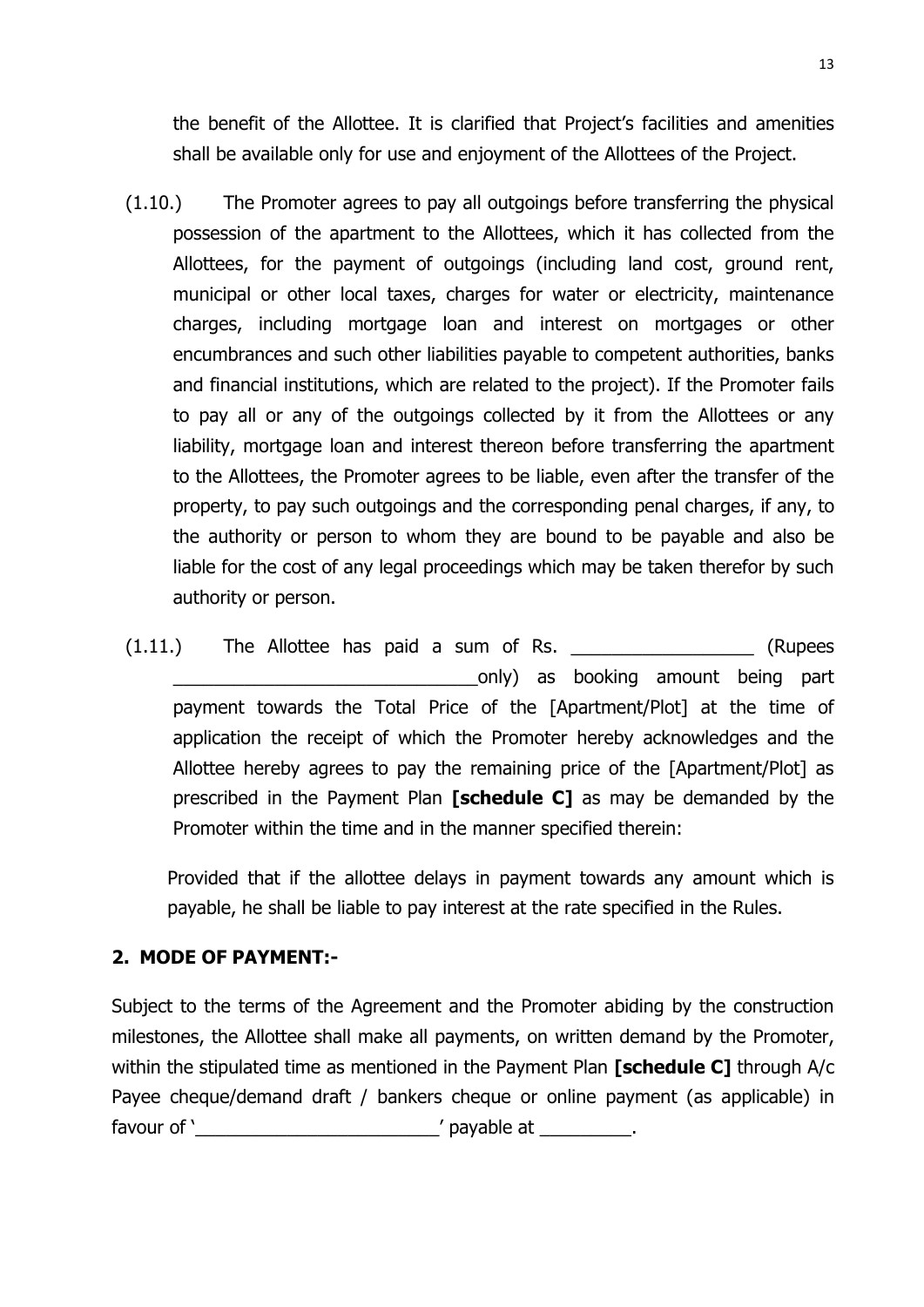#### **3. COMPLIANCE OF LAWS RELATING TO REMITTANCES:-**

- (3.1.)The Allottee, if resident outside India, shall be solely responsible for complying with the necessary formalities as laid down in Foreign Exchange Management Act, 1999, Reserve Bank of India Act, 1934 and Rules and Regulations made thereunder or any statutory amendment(s) modification(s) made thereof and all other applicable laws including that of remittance of payment acquisition / sale / transfer of immovable properties in India etc. and provide the Promoter with such permission, approvals which would enable the Promoter to fulfil his obligations under this Agreement. Any refund, transfer of security, if provided in terms of the Agreement shall be made in accordance with the provisions of Foreign Exchange Management Act, 1999 or the statutory enactments or amendments thereof and the Rules and Regulations of the Reserve Bank of India or any other applicable law. The Allottee understands and agrees that in the event of any failure on his/her part to comply with the applicable guidelines issued by the Reserve Bank of India, he/she may be liable for any action under the Foreign Exchange Management Act, 1999 or other laws as applicable, as amended from time to time.
- (3.2.)The Promoter is held irresponsible with regard to condition specified in para 3.1 above. The Allottee shall keep the Promoter fully indemnified and harmless in this regard. Whenever there is any change in the residential status of the Allottee subsequent to the signing of this Agreement, it shall be the sole responsibility of the Allottee to intimate the same in writing to the Promoter immediately and comply with necessary formalities, if any, under the applicable laws. The Promoter shall not be responsible towards any third party making payment/remittances on behalf of any Allottee and such third party shall not have any right in the application/allotment of the said apartment applied for herein in any way and the Promoter shall be issuing the payment receipts in favour of the Allottee only.

#### **4. ADJUSTMENT/APPROPRIATION OF PAYMENTS:-**

The Allottee authorizes the Promoter to adjust/appropriate all payments made by him/her under any head(s) of dues against lawful outstanding of the allottee against the [Apartment / Plot], if any, in his/her name and the Allottee undertakes not to object/demand/direct the Promoter to adjust his payments in any other manner.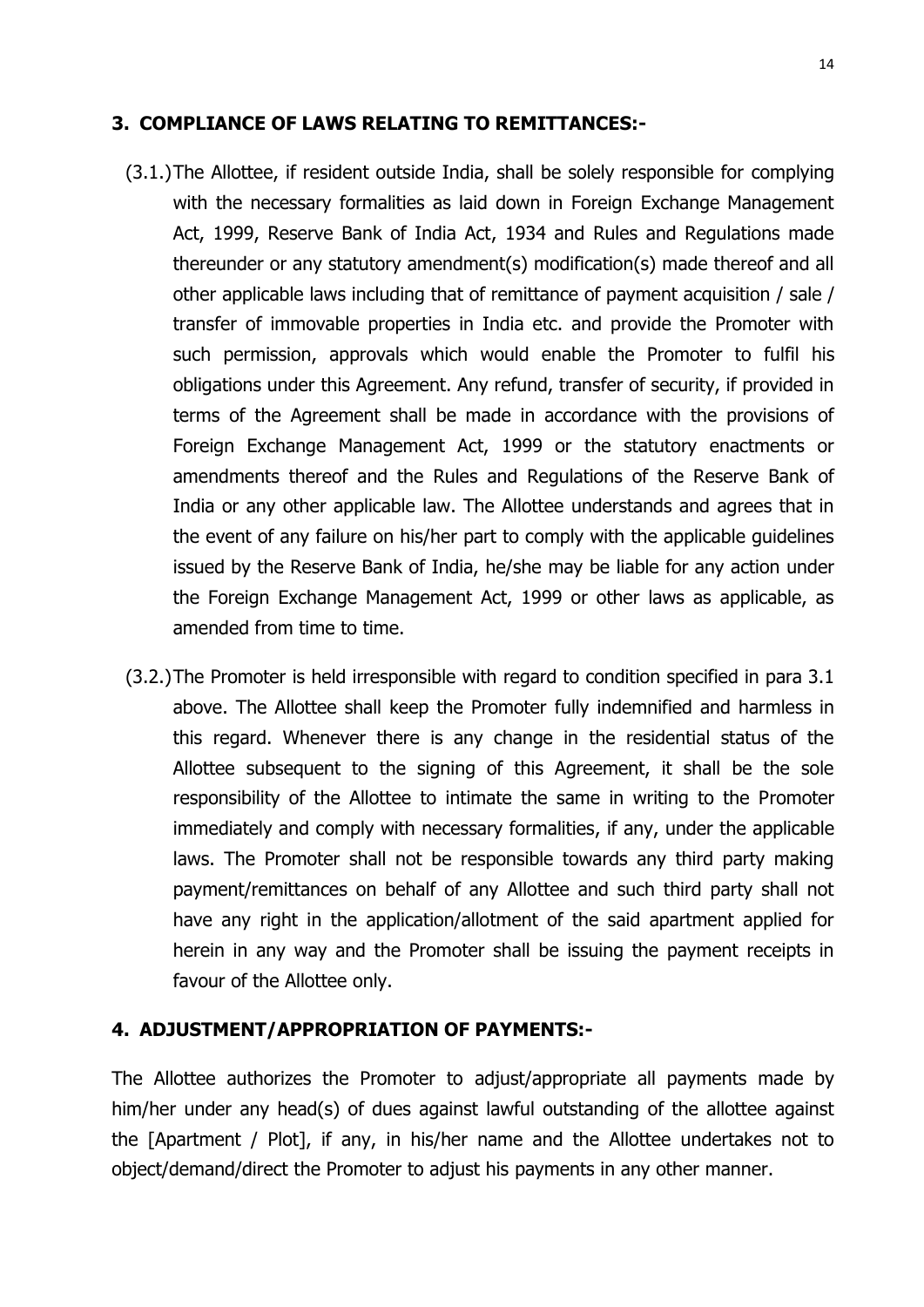#### **5. TIME IS ESSENCE:-**

The Promoter shall abide by the time schedule for completing the project as disclosed at the time of registration of the Project with the Authority and towards handing over the [Apartment/Plot] to the Allottee and the common areas to the association of the allottees or the competent authority, as the case may be. Similarly, the Allottee shall make timely payments of the instalment and other dues payable by him/her and meeting the other obligations under the Agreement subject to the simultaneous completion of construction by the Promoter as provided in Payment Plan [**schedule C]**.

#### **6. CONSTRUCTION OF THE PROJECT/ APARTMENT:-**

The Allottee has seen the proposed layout plan, specifications, amenities and facilities of the [Apartment/Plot] and accepted the Payment Plan, floor plans, layout plans and the specifications, amenities and facilities [annexed along with this Agreement] which has been approved by the competent Authority, as represented by the Promoter. The Promoter shall develop the Project in accordance with the said layout plans, floor plans and specifications, amenities and facilities. Subject to the terms in this Agreement, the Promoter undertakes to strictly abide by such plans approved by the competent Authorities and shall also strictly abide by the bye-laws, Floor Area Ratio (FAR) and density norms and provisions prescribed by the Puducherry Building Bye-Laws and Zoning Regulations, 2012 and as amended from time to time and shall not have an option to make any variation /alteration / modification in such plans, other than in the manner provided under the Act, and breach of this term by the Promoter shall constitute a material breach of the Agreement.

#### **7. POSSESSION OF THE APARTMENT/PLOT:-**

(7.1.) **Schedule for possession of the said [Apartment/Plot]:** The Promoter agrees and understands that timely delivery of possession of the [Apartment/Plot] to the allottee and the common areas to the association of allottees or the competent authority, as the case may be, is the essence of the Agreement. The Promoter assures to hand over possession of the [Apartment/Plot] along with ready and complete common areas with all specifications, amenities and facilities of the project in place on \_\_\_\_\_\_\_\_\_\_\_\_\_\_\_\_\_, unless there is a delay or failure due to war, flood, drought, fire, cyclone, earthquake or any other calamity caused due to natural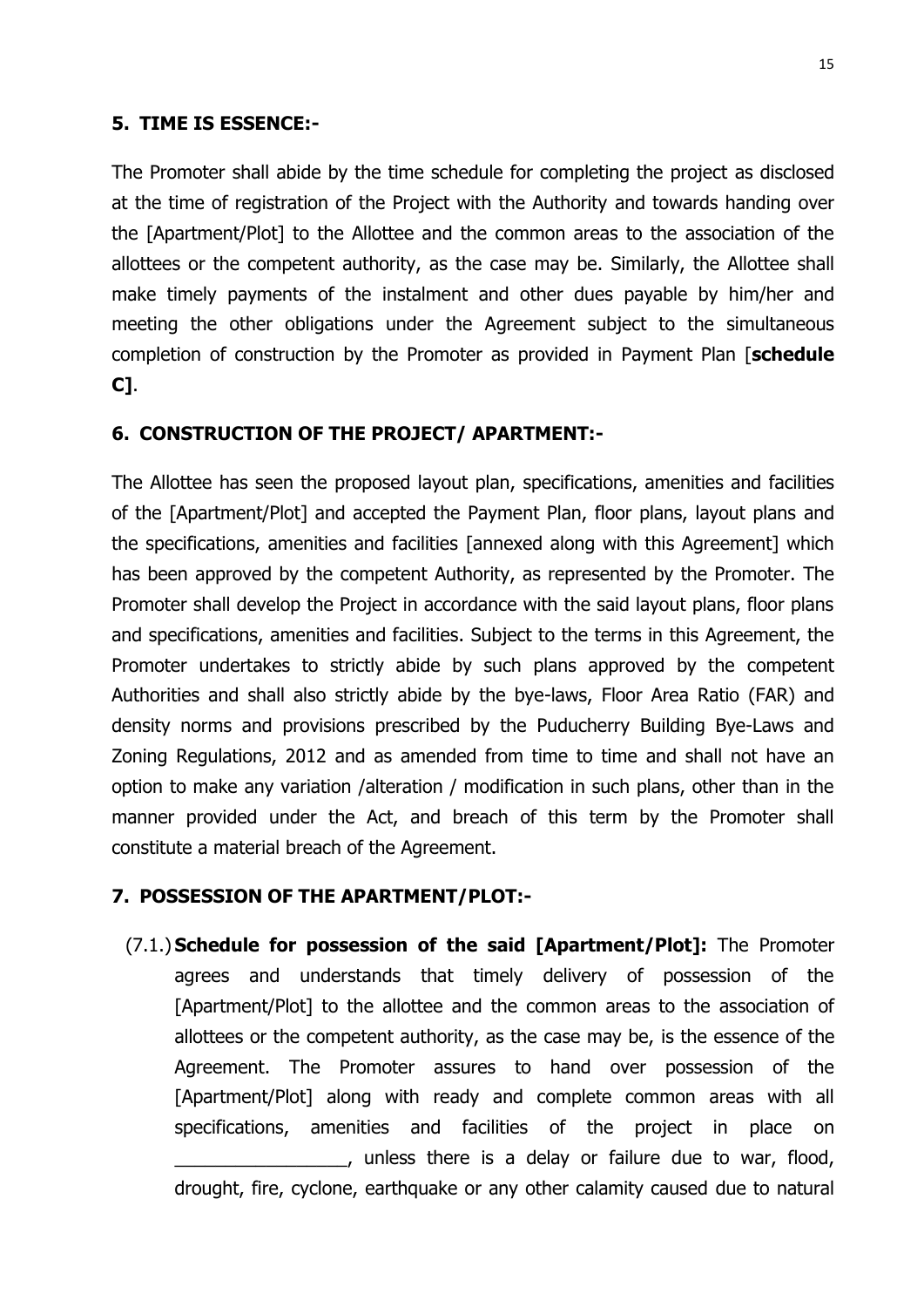calamities or due to Force Majeure conditions. If, the completion of the Project is delayed due to the Force Majeure conditions, then the Allottee agrees that the Promoter shall be entitled to the extension of time, for delivery of possession of the [Apartment/Plot], which made it impossible for the contract to be implemented as per schedule. The Allottee agrees and confirms that, in the event it becomes impossible for the Promoter to execute the project due to Force Majeure conditions, then this allotment shall stand terminated and the Promoter shall refund to the Allottee the entire amount received by him for the allotment within 45 days from that date. The promoter shall intimate the allottee about such termination at least thirty days prior to such termination. After refund of the money paid by the Allottee, the Allottee agrees that he/ she shall not have any rights, claims etc. against the Promoter and that the Promoter shall be released and discharged from all its obligations and liabilities under this Agreement.

- (7.2.) **Procedure for taking possession:** The Promoter, upon obtaining the occupancy certificate from the **No. 2012** Planning Authority, shall offer in writing the possession of the [Apartment/Plot], to the Allottee in terms of this Agreement to be taken within three months from the date of issue of occupancy certificate. The Promoter agrees and undertakes to indemnify the Allottee in case of failure of fulfilment of any of the provisions, formalities, documentation on part of the Promoter. The Allottee agree(s) to pay the maintenance charges as determined by the Promoter/association of allottees / competent authority, as the case may be, after issuance of the occupancy certificate for the Project. The Promoter shall hand over the occupancy certificate of the [Apartment / Plot], as the case may be, to the allottee at the time of conveyance of the same.
- (7.3.) **Failure of Allottee to take Possession of [Apartment/Plot]:** Upon receiving a written intimation from the Promoter as per para 7.2, the Allottee shall take possession of the [Apartment/Plot] from the Promoter by executing necessary indemnities, undertakings and such other documentation as prescribed in this Agreement, and the Promoter shall give possession of the [Apartment/Plot] to the allottee. In case the Allottee fails to take possession within the time provided in para 7.2, such Allottee shall continue to be liable to pay maintenance charges as specified in para 7.2.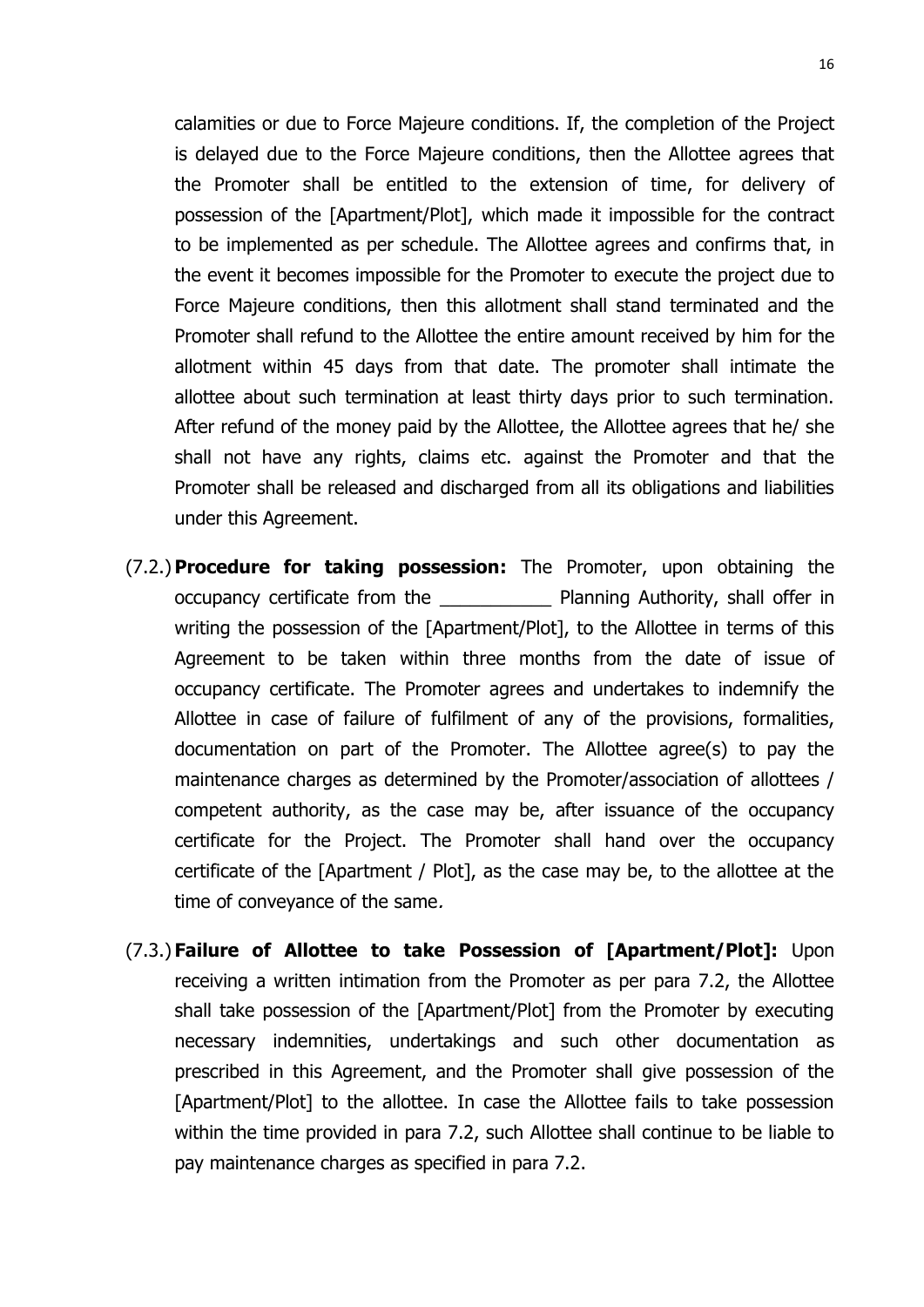- (7.4.) **Possession by the Allottee -** After obtaining the occupancy certificate and handing over physical possession of the [Apartment/Plot] to the Allottees, it shall be the responsibility of the Promoter to hand over the necessary documents and plans, including common areas, to the association of the Allottees or the competent authority, as the case may be, as per the local laws.
- (7.5.) **Cancellation by Allottee**  The Allottee shall have the right to cancel/withdraw his allotment in the Project as provided in the Act:

Provided that when the allottee proposes to cancel/withdraw from the project without any fault on the part of the promoter, the promoter herein is entitled to forfeit only the booking amount paid for the allotment. The balance amount of money paid by the allottee shall be returned by the promoter to the allottee within 45 days of such cancellation.

(7.6.) **Compensation –** The Promoter shall compensate the Allottee in case of any loss caused to the Allottee due to defective title of the land, on which the project is being developed or has been developed, in the manner as provided under the Act and the claim for interest and compensation under this provision shall not be barred by limitation provided under any law for the time being in force.

Except for occurrence of a Force Majeure event, if the promoter fails to complete or is unable to give possession of the [Apartment/Plot] (i) in accordance with the terms of this Agreement, duly completed by the date specified in Para 7.1; or (ii) due to discontinuance of his business as a developer on account of suspension or revocation of the registration under the Act; or for any other reason; the Promoter shall be liable, on demand of the allottees, in case the Allottee wishes to withdraw from the Project, without prejudice to any other remedy available, to return the total amount received by him in respect of the [Apartment/Plot], with interest at the rate specified in the Rules including compensation in the manner as provided under the Act within 45 days of it becoming due. Provided that where if the Allottee does not intend to withdraw from the Project, the Promoter shall pay the Allottee interest at the rate prescribed in the Rules for every month of delay, till handing over of the possession of the [Apartment/Plot], which shall be paid by the Promoter to the Allottee within 45 days of it becoming due.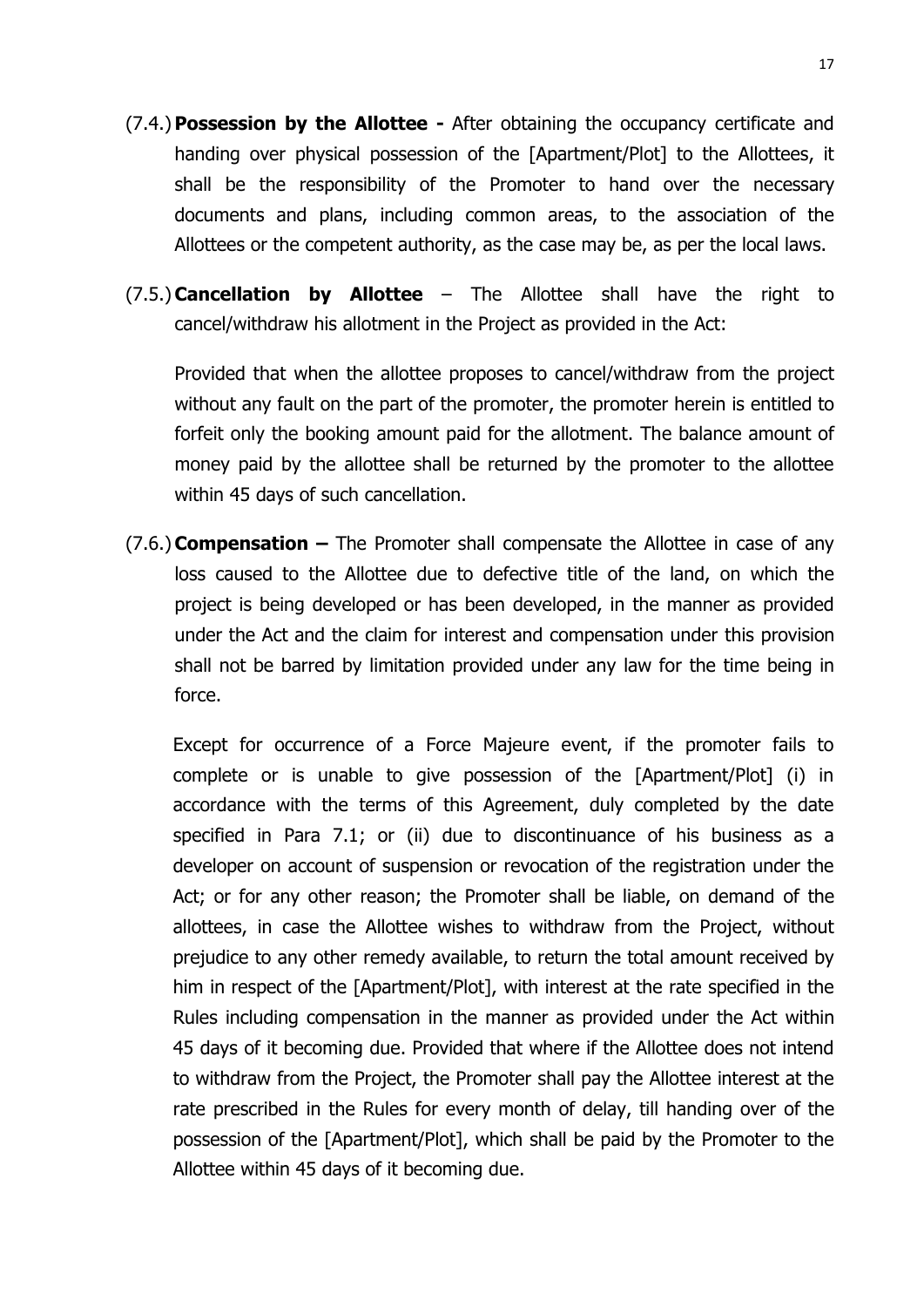#### **8. REPRESENTATIONS AND WARRANTIES OF THE PROMOTER:-**

The Promoter hereby represents and warrants to the Allottee as follows:

- (i). The [Promoter] has absolute, clear and marketable title with respect to the said Land; the requisite rights to carry out development upon the said Land and absolute, actual, physical and legal possession of the said Land for the Project;
- (ii). The Promoter has lawful rights and requisite approvals from the competent Authorities to carry out development of the Project;
- (iii). There are no encumbrances upon the said Land or the Project;

[in case there are any encumbrances on the land provide details of such encumbrances including any rights, title, interest and name of party in or over such land]

- (iv). There are no litigations pending before any Court of law or Authority with respect to the said Land, Project or the [Apartment/Plot];
- (v). All approvals, licenses and permits issued by the competent authorities with respect to the Project, said Land and [Apartment/Plot] are valid and subsisting and have been obtained by following due process of law. Further, the Promoter has been and shall, at all times, remain to be in compliance with all applicable laws in relation to the Project, said Land, Building and [Apartment/Plot] and common areas;
- (vi). The Promoter has the right to enter into this Agreement and has not committed or omitted to perform any act or thing, whereby the right, title and interest of the Allottee created herein, may prejudicially be affected;
- (vii). The Promoter has not entered into any Agreement for Sale and/or development agreement or any other agreement / arrangement with any person or party with respect to the said Land, including the Project and the said [Apartment/Plot] which will, in any manner, affect the rights of Allottee under this Agreement;
- (viii). The Promoter confirms that the Promoter is not restricted in any manner whatsoever from selling the said [Apartment/Plot] to the Allottee in the manner contemplated in this Agreement;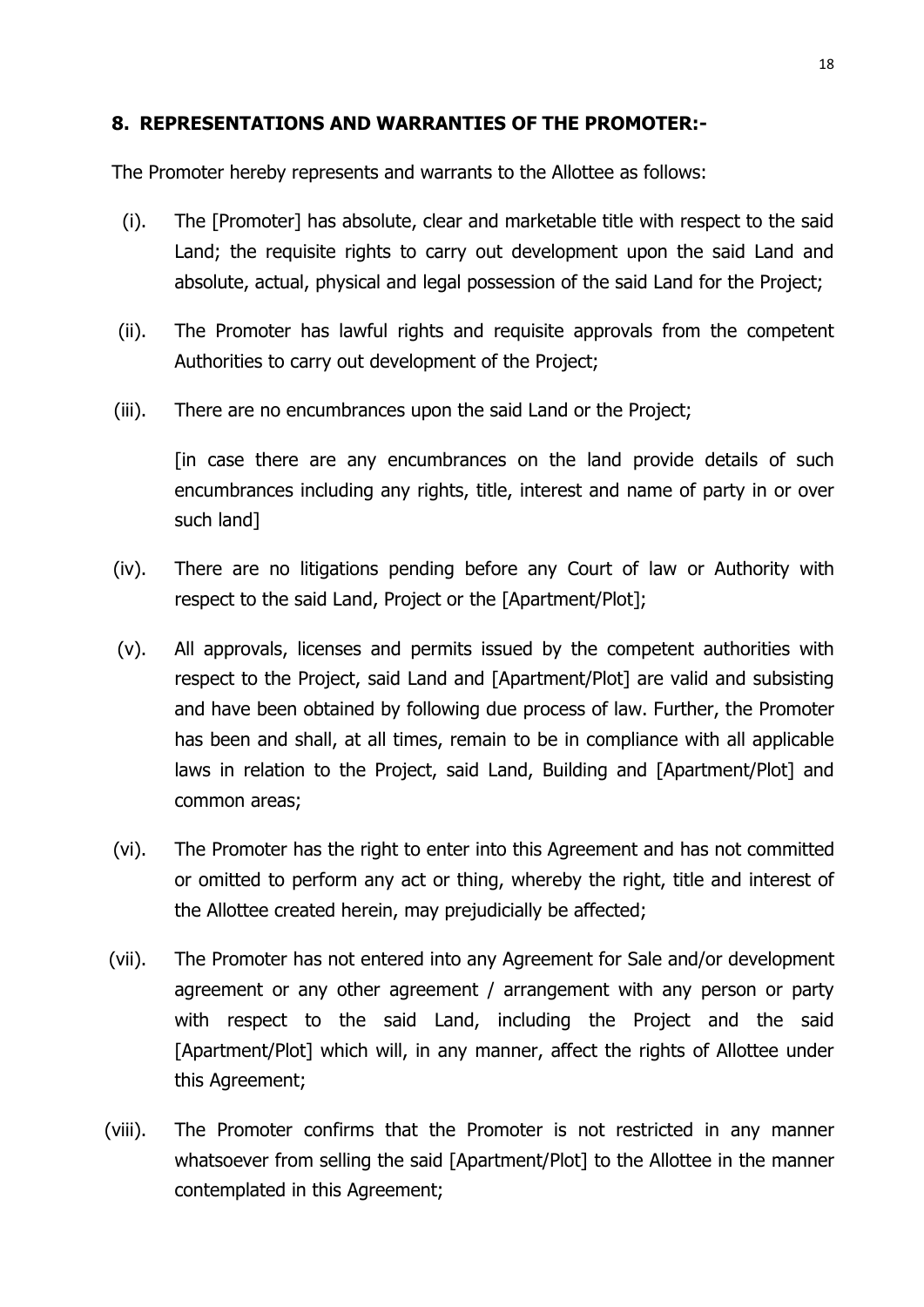- (ix). At the time of execution of the conveyance deed, the Promoter shall handover lawful, vacant, peaceful, physical possession of the [Apartment/Plot] to the Allottee and the common areas to the association of allottees or the competent authority, as the case may be;
- (x). The Scheduled Property is not the subject matter of any HUF and that no part thereof is owned by any minor and/or no minor has any right, title and claim over the Scheduled Property;
- (xi). The Promoter has duly paid and shall continue to pay and discharge all governmental dues, rates, charges and taxes and other monies, levies, impositions, premiums, damages and/or penalties and other outgoings, whatsoever, payable with respect to the said project to the Competent Authorities till the completion certificate has been issued and possession of apartment, plot or building, as the case may be, along with common areas (equipped with all the specifications, amenities and facilities) has been handed over to the allottee or the association of allottees or the competent authority, as the case may be; and
- (xii). No notice from the appropriate Government or any other local body or authority or any legislative enactment, government ordinance, order, notification (including any notice for acquisition or requisition of the said property) has been received by or served upon to the Promoter in respect of the said Land and/or the Project.

#### **9. EVENTS OF DEFAULTS AND CONSEQUENCES**

- (9.1.)Subject to the Force Majeure conditions, the Promoter shall be considered a Defaulter, in the following events:
	- (i). Promoter fails to provide ready to move in possession of the [Apartment/Plot] to the Allottee within the time period specified in Para 7.1 or fails to complete the project within the stipulated time disclosed at the time of registration of the project with the Authority. For the purpose of this Para, 'ready to move in possession' shall mean that the [Apartment / Plot] shall be in a habitable condition which is complete in all respects including the provision of all specifications, amenities and facilities, as agreed to between the parties, and for which occupation certificate has been issued by the Planning Authority;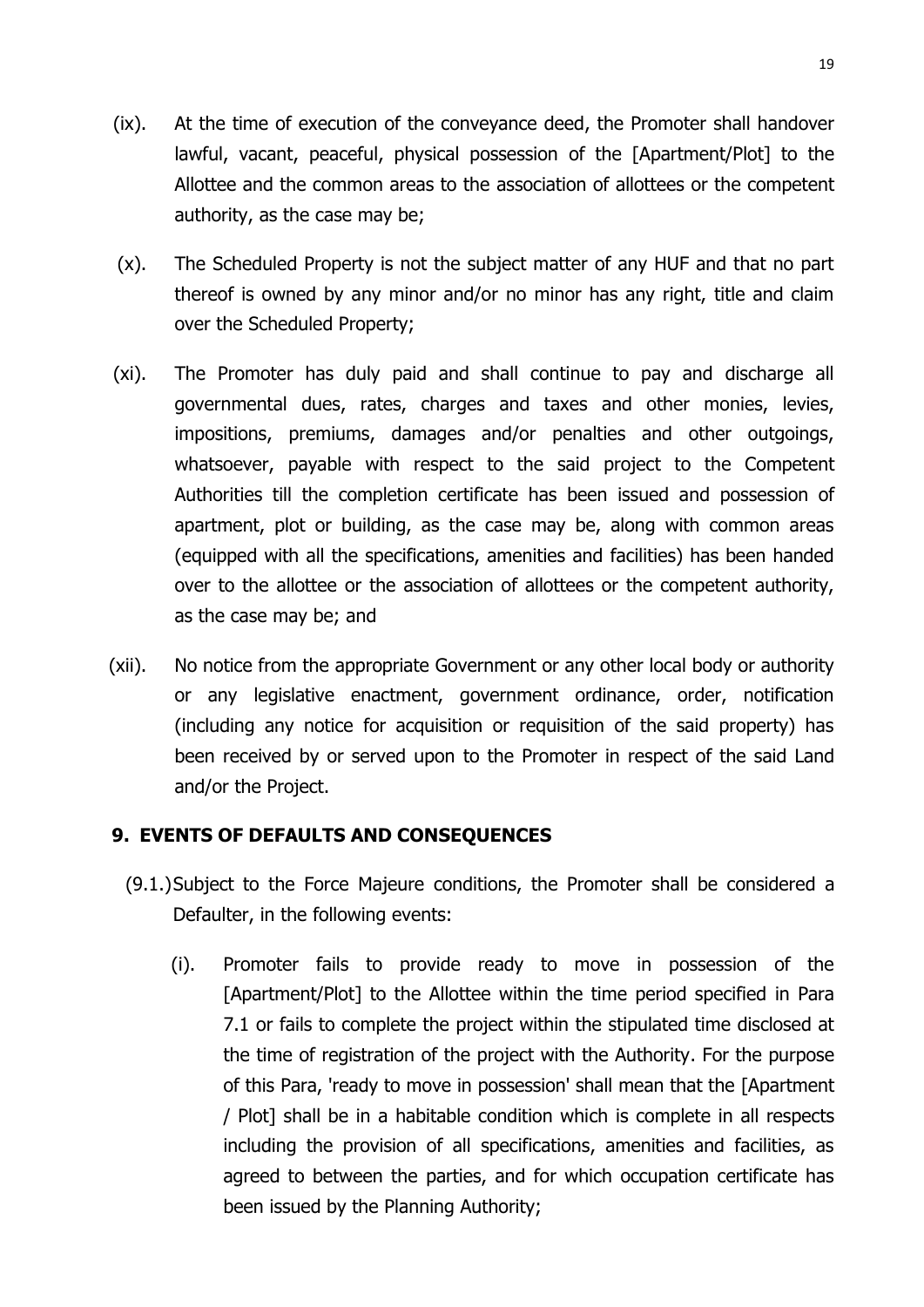- (ii). Discontinuance of the Promoter's business as a developer on account of suspension or revocation of his registration under the provisions of the Act or rules or regulations made thereunder.
- (9.2.)In case of any Default committed by Promoter under the conditions listed above, Allottee is entitled to the following:
	- (i). Stop making further payments to Promoter as demanded by the Promoter. If the Allottee stops making payments, the Promoter shall correct the situation by completing the construction milestones and thereafter, the Allottee shall be required to make the next payment without any interest; or
	- (ii). The Allottee shall have the option of terminating the Agreement in which case the Promoter shall be liable to refund the entire money paid by the Allottee under any head whatsoever towards the purchase of the [Apartment / Plot], along with interest at the rate prescribed in the Rules within forty-five days of receiving the termination notice:

Provided that when an Allottee does not intend to withdraw from the project or terminate the Agreement, he shall be paid, by the promoter, interest at the rate prescribed in the Rules, for every month of delay till the handing over of the possession of the [Apartment/Plot] which shall be paid by the promoter to the allottee within forty-five days of it becoming due.

- (9.3.)The Allottee shall be considered a Defaulter, on the occurrence of the following events:
	- (i). In case the Allottee fails to make payments for \_\_\_\_ consecutive demands made by the Promoter as per the Payment Plan **[schedule C]** annexed hereto, despite having been issued notice in this regard, the allottee shall be liable to pay interest to the promoter on the unpaid amount at the rate prescribed in the Rules;
	- (ii). In case of Default by Allottee under the condition listed above continues for a period beyond \_\_\_\_ consecutive months after notice from the Promoter in this regard, the Promoter shall cancel the allotment of the [Apartment/Plot] in favour of the Allottee and shall refund the amount to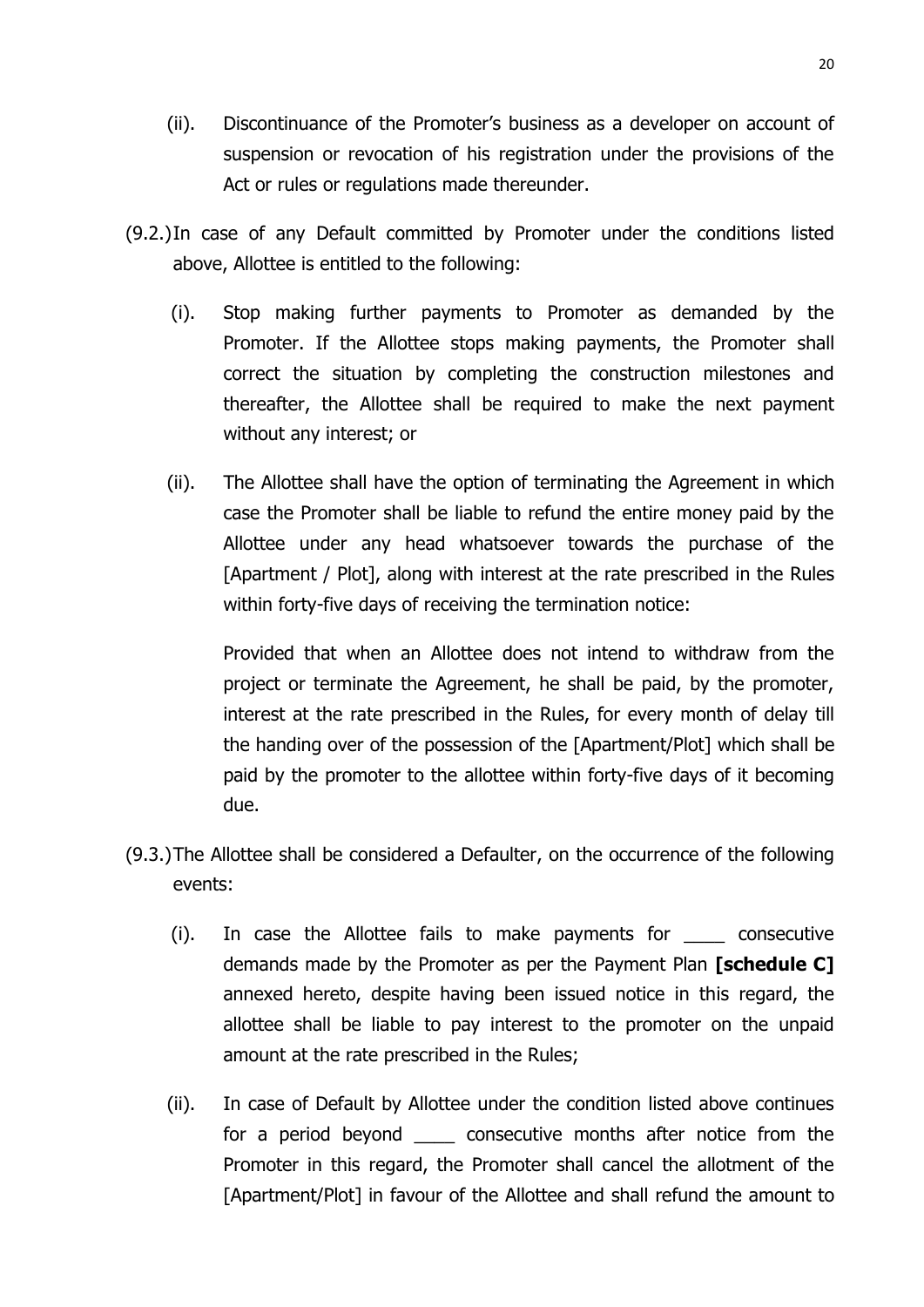the allottee after deducting the booking amount and the interest liabilities and this Agreement shall thereupon stand terminated. Provided that the promoter shall intimate the allottee about such termination at least thirty days prior to such termination of agreement.

## **10. CONVEYANCE OF THE SAID APARTMENT / PLOT:-**

The Promoter, on receipt of Total Price of the [Apartment/Plot] as per Para 1.2 under the Agreement from the Allottee, shall execute a conveyance deed and convey the title of the [Apartment/Plot] together with proportionate indivisible share in the Common Areas to the allottee within three months from the date of issuance of the occupancy certificate. However, in case the Allottee fails to deposit the stamp duty and/or registration charges and all other incidental and legal expenses towards execution of conveyance deed, so demanded within the period mentioned in the notice, the Allottee authorizes the Promoter to withhold registration of the conveyance deed in his/her favour till payment of stamp duty and registration charges to the Promoter is made by the Allottee.

## **11. MAINTENANCE OF THE SAID BUILDING / APARTMENT / PROJECT:-**

The Promoter shall be responsible to provide and maintain essential services in the Project till the taking over of the maintenance of the project by the association of allottees or the competent authority, as the case may be, as per the local laws from the date of issuance of the occupancy certificate at reasonable charges from the allottees.

[Insert any other clauses in relation to maintenance of project, infrastructure and equipment]

## **12. DEFECT LIABILITY:-**

It is agreed that in case any structural defect or any other defect in workmanship, quality or provision of services or any other obligations of the Promoter as per the agreement for sale relating to such development is brought to the notice of the Promoter within a period of 5 (five) years by the Allottee from the date of handing over possession of the [Apartment / Plot] and the common areas, it shall be the duty of the Promoter to rectify such defects without further charge, within thirty days, and in the event of Promoter's failure to rectify such defects within such time, the aggrieved Allottees shall be entitled to receive appropriate compensation in the manner as provided under the Act.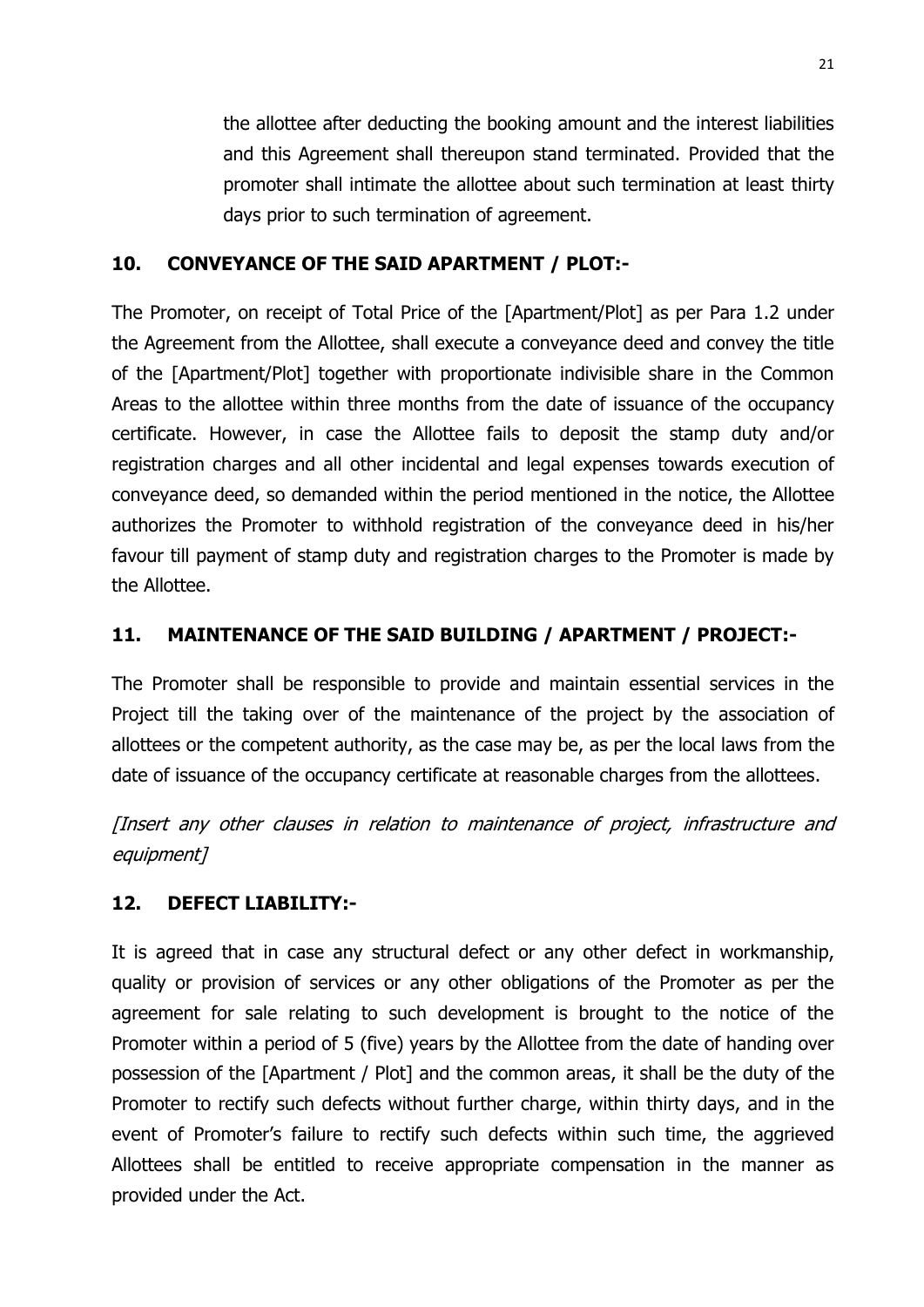## **13. RIGHT OF ALLOTTEE TO USE COMMON AREAS AND FACILITIES SUBJECT TO PAYMENT OF TOTAL MAINTENANCE CHARGES:-**

The Allottee hereby agrees to purchase the [Apartment/Plot] on the specific understanding that his/her right to the use of Common Areas shall be subject to timely payment of total maintenance charges, as determined and thereafter billed by the maintenance agency appointed or the association of allottees (or the maintenance agency appointed by it) or the competent authority, as the case may be, and performance by the Allottee of all his/her obligations in respect of the terms and conditions specified by the maintenance agency or the association of allottees or the competent authority, as the case may be, from time to time.

#### **14. RIGHT TO ENTER THE APARTMENT FOR REPAIRS:-**

The Promoter / maintenance agency /association of allottees shall have the rights of unrestricted access of all Common Areas, garages/covered parking and parking spaces for providing necessary maintenance services and the Allottee agrees to permit the association of allottees and/or maintenance agency to enter into the [Apartment/Plot] or any part thereof, after due notice and during the normal working hours, unless the circumstances warrant otherwise, with a view to set right any material defect.

#### **15. USAGE:-**

**Use of Basement and Service Areas:** The basement(s) and service areas, if any, as located within the  $(\text{project name})$ , shall be earmarked for purposes such as parking spaces and services including but not limited to electric sub-station, transformer, DG set rooms, underground water tanks, pump rooms, maintenance and service rooms, fire fighting pumps and equipment's etc. and other permitted uses as per sanctioned plans. The Allottee shall not be permitted to use the services areas and the basements in any manner whatsoever, other than those earmarked as parking spaces, and the same shall be reserved for use by the association of allottees formed by the Allottees for rendering maintenance services.

#### **16. GENERAL COMPLIANCES:-**

#### (16.1.) **WITH RESPECT TO THE APARTMENT:**

(16.1.1.) Subject to Para 12 above, the Allottee shall, after taking possession, be solely responsible to maintain the Apartment at his/her own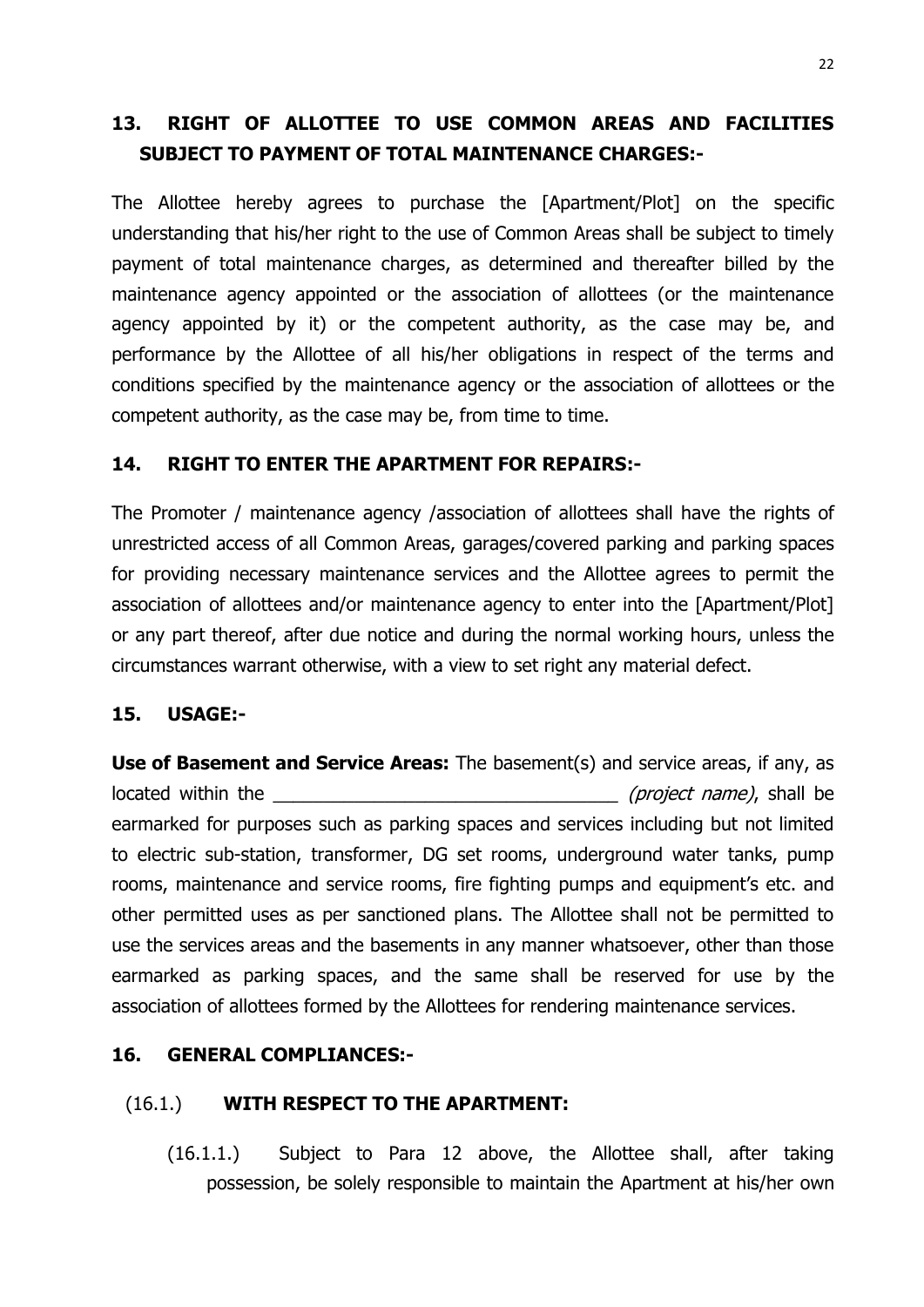cost, in good repair and condition and shall not do or suffer to be done anything in or to the Building, or the [Apartment/Plot], or the staircases, lifts, common passages, corridors, circulation areas, atrium or the compound which may be in violation of any laws or rules of any authority or change or alter or make additions to the Apartment and keep the Apartment, its walls and partitions, sewers, drains, pipe and appurtenances thereto or belonging thereto, in good and tenantable repair and maintain the same in a fit and proper condition and ensure that the support, shelter etc. of the Building is not in any way damaged or jeopardized.

- (16.1.2.) The Allottee further undertakes, assures and guarantees that he/she would not put any sign-board / name-plate, neon light, publicity material or advertisement material etc. on the face / facade of the Building or anywhere on the exterior of the Project, buildings therein or Common Areas. The Allottees shall also not change the colour scheme of the outer walls or painting of the exterior side of the windows or carry out any change in the exterior elevation or design. Further the Allottee shall not store any hazardous or combustible goods in the Apartment or place any heavy material in the common passages or staircase of the Building. The Allottee shall also not remove any wall, including the outer and load bearing wall of the Apartment.
- (16.1.3.) The Allottee shall plan and distribute its electrical load in conformity with the electrical systems installed by the Promoter and thereafter by the association of allottees and/or maintenance agency appointed by association of allottees. The Allottee shall be responsible for any loss or damages arising out of breach of any of the aforesaid conditions.

#### (16.2.) **WITH RESPECT TO THE PLOTS:**

(16.2.1.) Subject to Clause 12 above, the Allottee shall, after taking possession, be solely responsible to maintain the Plot at his/her own cost and shall not do or suffer to be done anything in or the Plot, or the compound walls, roads, common areas or circulation areas which may be in violation of any laws or rules of any authority and keep the Plot, sewers, drains, pipe and appurtenances thereto or belonging thereto, in good repair and maintain the same in proper condition.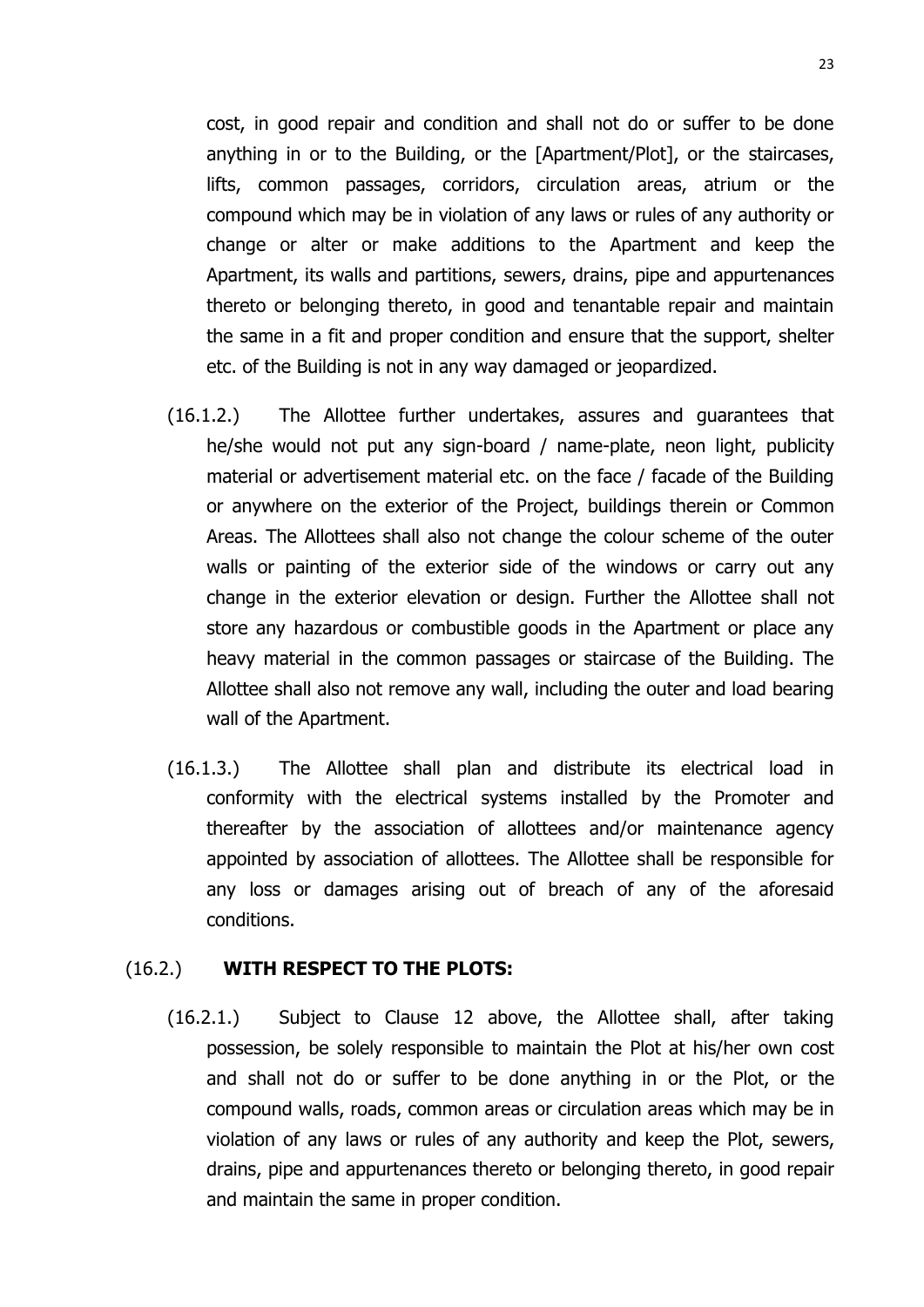(16.2.2.) The Allottee further undertakes, assures and guarantees that the Allottee shall not store any hazardous or combustible goods in the plot. The Allottee shall be responsible for any loss or damages arising out of breach of any of the aforesaid conditions.

## **17. COMPLIANCE OF LAWS, NOTIFICATIONS ETC. BY PARTIES:-**

The Parties are entering into this Agreement for the allotment of a [Apartment/Plot] with the full knowledge of all laws, rules, regulations, notifications applicable to the Project.

## **18. ADDITIONAL CONSTRUCTIONS:-**

The Promoter undertakes that he has no right to make additions or to put up additional structure(s) anywhere in the Project after the building plan, layout plan, sanctioned plan and specifications, amenities and facilities has been approved by the competent authority(ies) and disclosed, except for as provided in the Act.

## **19. PROMOTER SHALL NOT MORTGAGE OR CREATE A CHARGE:-**

After the Promoter executes this Agreement, he shall not mortgage or create a charge on the [Apartment/Plot/Building] and if any such mortgage or charge is made or created, then notwithstanding anything contained in any other law for the time being in force, such mortgage or charge shall not affect the right and interest of the Allottee who has taken or agreed to take such [Apartment/Plot/Building].

## **20. THE PUDUCHERRY APARTMENT OWNERSHIP ACT:-**

The Promoter has assured the Allottees that the project in its entirety is in accordance with the provisions of the Puducherry Apartment Ownership Act, 1987 (Act 8 of 1987).

The Promoter showing compliance of various laws/regulations as applicable in the U.T. of Puducherry.

#### **21. BINDING EFFECT:-**

Forwarding this Agreement to the Allottee by the Promoter does not create a binding obligation on the part of the Promoter or the Allottee until, firstly, the Allottee signs and delivers this Agreement with all the schedules along with the payments due as stipulated in the Payment Plan **[schedule C]** within 30 (thirty) days from the date of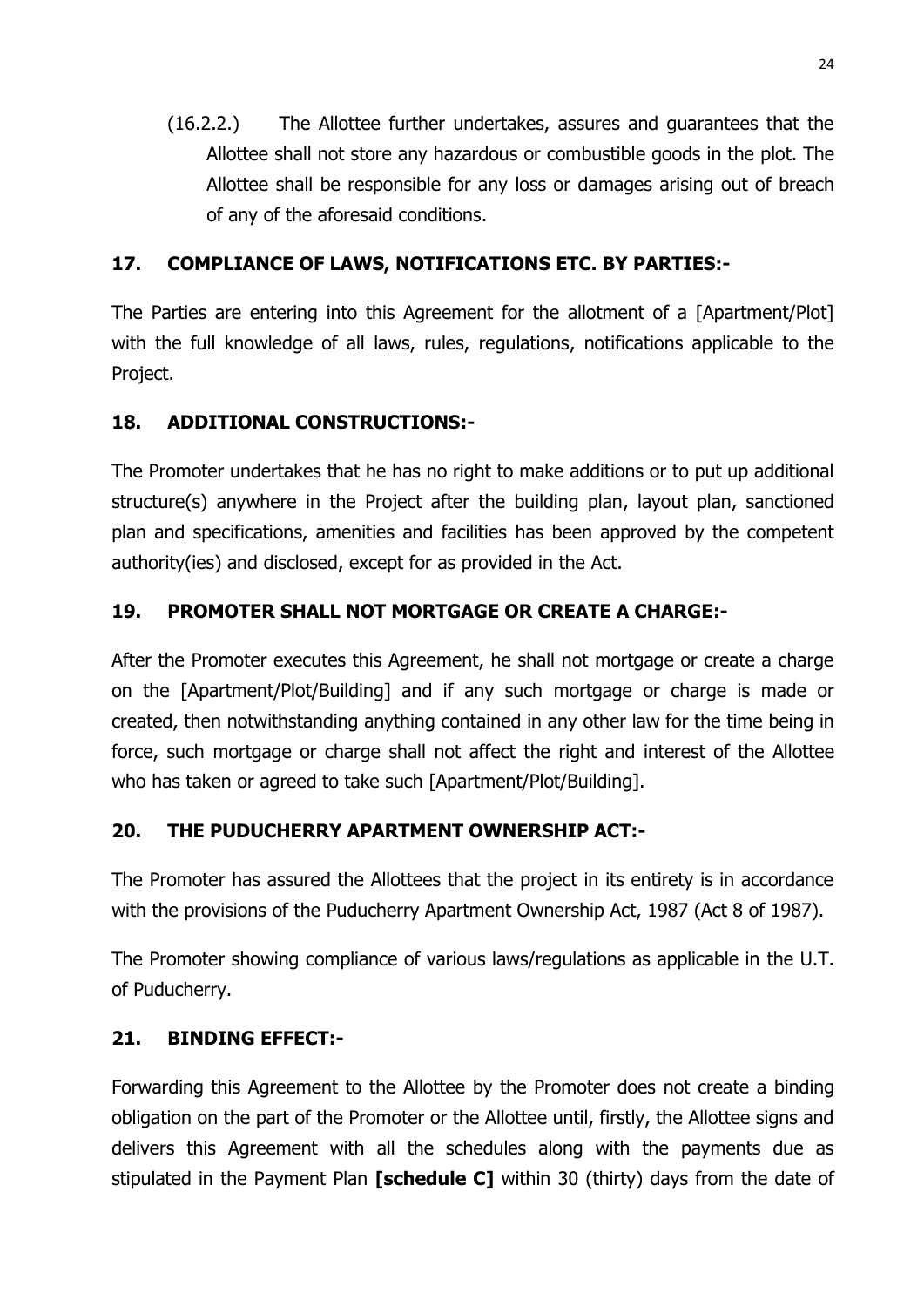receipt by the Allottee and secondly, appears for registration of the same before the concerned office of the Sub-Registrar of \_\_\_\_\_\_\_\_\_\_\_\_\_\_\_ (specify address of the concerned officer of the Sub-Registrar) as and when intimated by the Promoter. If the Allottee(s) fails to execute and deliver to the Promoter this Agreement within 30 (thirty) days from the date of its receipt by the Allottee and/or appear before the Sub-Registrar for its registration as and when intimated by the Promoter, then the Promoter shall serve a notice to the Allottee for rectifying the default, which if not rectified within 30(thirty) days from the date of its receipt by the Allottee, application of the Allottee shall be treated as cancelled and all sums deposited by the Allottee in connection therewith including the booking amount shall be returned to the Allottee without any interest or compensation whatsoever.

### **22. ENTIRE AGREEMENT:-**

This Agreement, along with its schedules, constitutes the entire Agreement between the Parties with respect to the subject matter hereof and supersedes any and all understandings, any other agreements, allotment letter, correspondences, arrangements whether written or oral, if any, between the Parties with regard to the said apartment/plot/building, as the case may be.

#### **23. RIGHT TO AMEND:-**

This Agreement may only be amended through written consent of the Parties.

## **24. PROVISIONS OF THIS AGREEMENT APPLICABLE ON ALLOTTEE / SUBSEQUENT ALLOTTEES:-**

It is clearly understood and so agreed by and between the Parties hereto that all the provisions contained herein and the obligations arising hereunder in respect of the [Apartment / Plot] and the Project shall equally be applicable to and enforceable against and by any subsequent Allottees of the [Apartment/Plot], in case of any transfer, as the said obligations also pass along with the [Apartment/Plot] for all intents and purposes.

## **25. WAIVER NOT A LIMITATION TO ENFORCE:-**

(25.1.) The Promoter may, on his sole option and discretion, without prejudice to his rights as set out in this Agreement, waive the breach by the Allottee in not making payments as per the Payment Plan **[schedule C]** including waiving the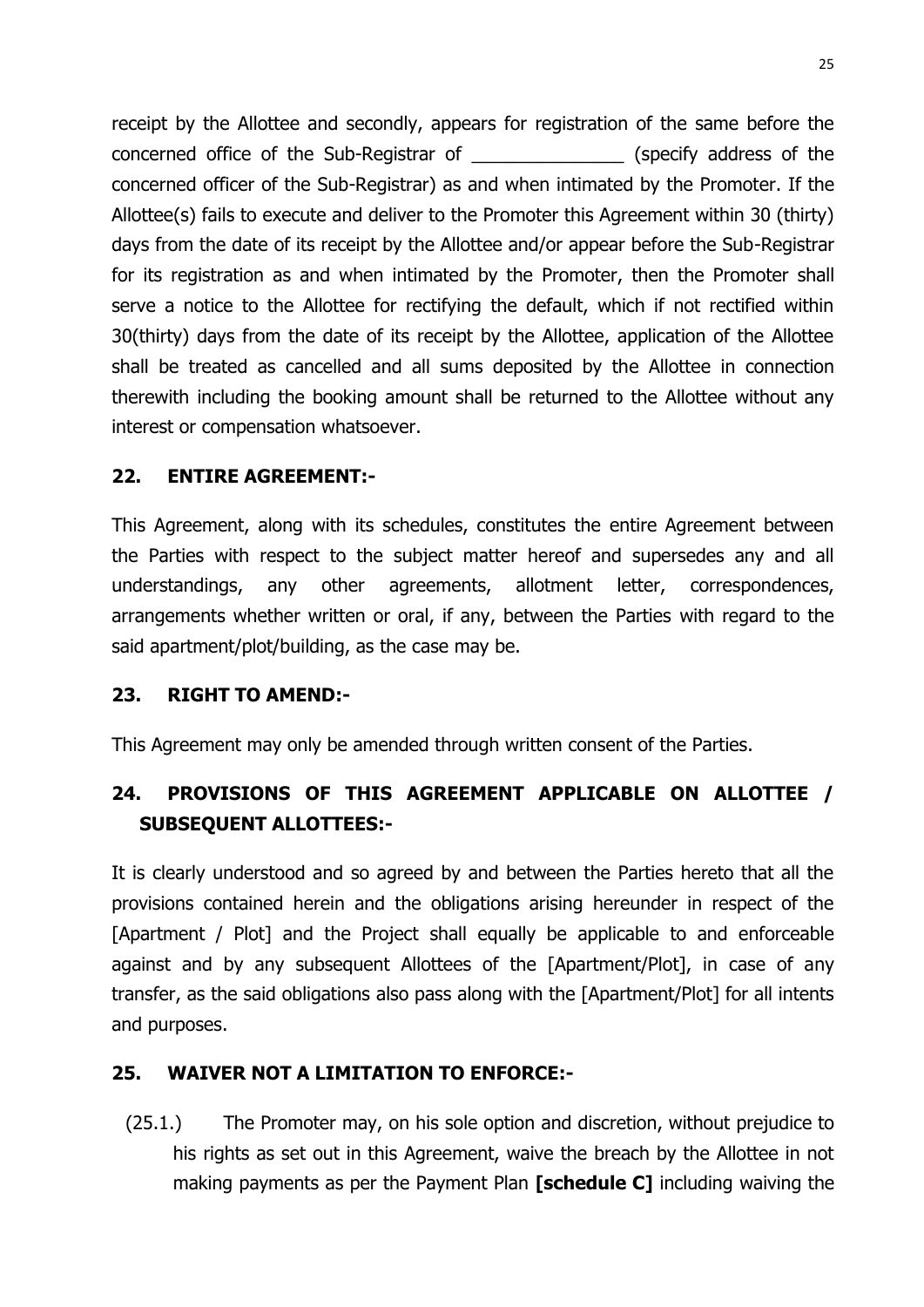payment of interest for delayed payment. It is made clear and so agreed by the Allottee that exercise of discretion by the Promoter in the case of one Allottee shall not be construed to be a precedent and /or binding on the Promoter to exercise such discretion in the case of other Allottees.

(25.2.) Failure on the part of the parties to enforce at any time or for any period of time the provisions hereof shall not be construed to be a waiver of any provisions or of the right thereafter to enforce each and every provision.

#### **26. SEVERABILITY:-**

If any provision of this Agreement shall be determined as null and void or unenforceable under the Act or the Rules and Regulations made thereunder or under other applicable laws, such provisions of the Agreement shall be deemed amended or deleted in so far as reasonably inconsistent with the purpose of this Agreement and to the extent necessary to conform to the Act or the Rules and Regulations made thereunder or the applicable law, as the case may be, and the remaining provisions of this Agreement shall remain valid and enforceable as applicable at the time of execution of this Agreement.

## **27. METHOD OF CALCULATION OF PROPORTIONATE SHARE WHEREVER REFERRED TO IN THE AGREEMENT:-**

Wherever in this Agreement it is stipulated that the Allottee has to make any payment, in common with other Allottee(s) in Project, the same shall be calculated proportionately with the carpet area of the [Apartment/Plot] bears to the total carpet area of all the [Apartments/Plots] in the Project.

#### **28. FURTHER ASSURANCES:-**

Both Parties agree that they shall execute, acknowledge and deliver to the other such instruments and take such other actions, in additions to the instruments and actions specifically provided for herein, as may be reasonably required in order to effectuate the provisions of this Agreement or of any transaction contemplated herein or to confirm or perfect any right to be created or transferred hereunder or pursuant to any such transaction.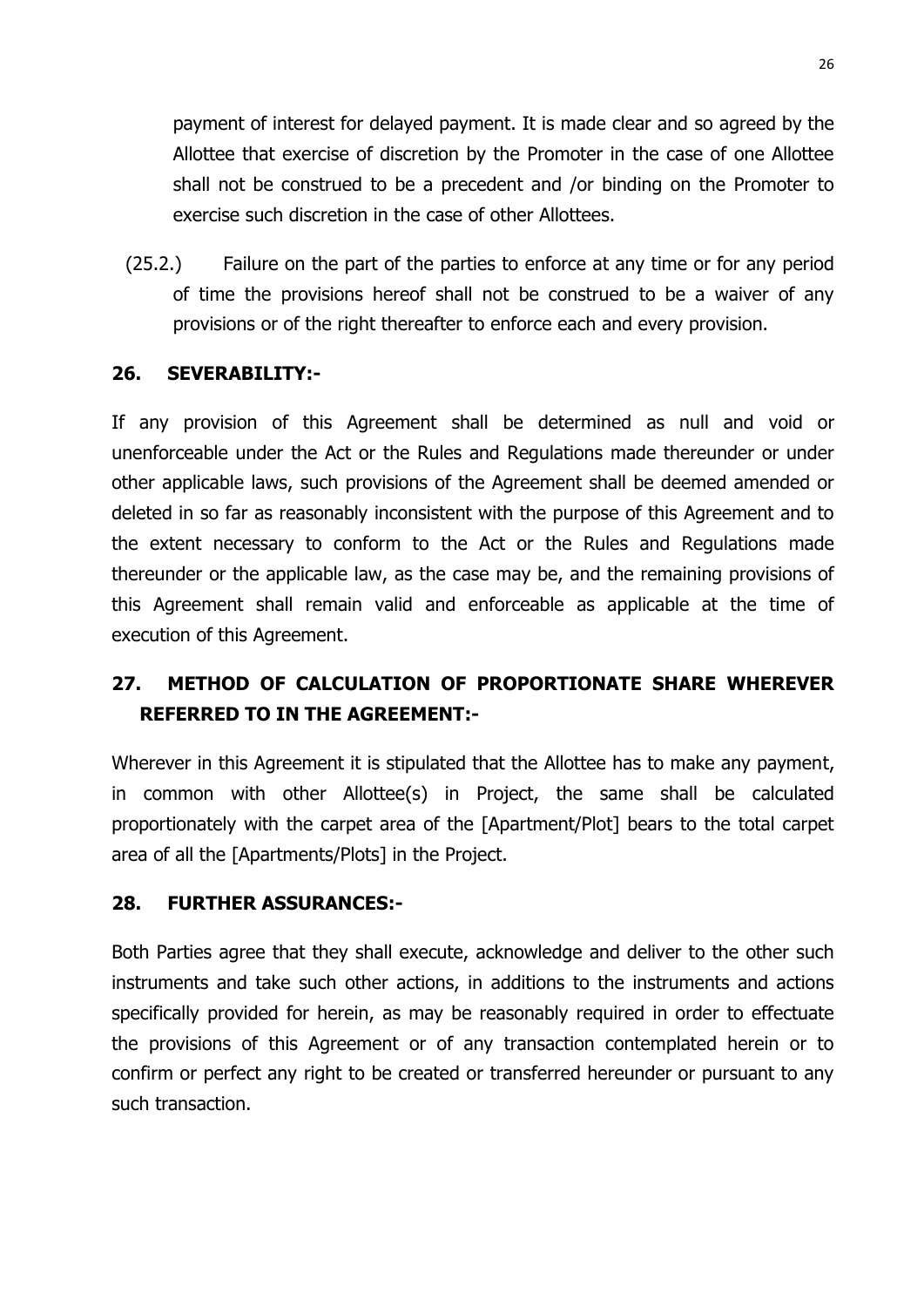#### **29. PLACE OF EXECUTION:-**

The execution of this Agreement shall be complete only upon its execution by the Promoter through its authorized signatory at the Promoter's Office, or at some other place, which may be mutually agreed between the Promoter and the Allottee, in \_\_\_\_\_\_\_\_\_\_\_\_\_\_\_\_\_\_\_\_ after the Agreement is duly executed by the Allottee and the Promoter or simultaneously with the execution the said Agreement shall be registered at the office of the Sub-Registrar at \_\_\_\_\_\_\_\_\_\_\_\_\_ (specify address of the concerned officer of the Sub-Registrar). Hence this Agreement shall be deemed to have been executed at  $\blacksquare$ 

#### **30. NOTICES:-**

That all notices to be served on the Allottee and the Promoter as contemplated by this Agreement shall be deemed to have been duly served if sent to the Allottee or the Promoter by Registered Post at their respective addresses specified below:

\_\_\_\_\_\_\_\_\_\_\_\_\_\_\_\_\_Name of Allottee

\_\_\_\_\_\_\_\_\_\_\_\_\_\_\_\_\_ (Allottee Address)

M/s \_\_\_\_\_\_\_\_\_\_\_\_\_\_\_Promoter name

\_\_\_\_\_\_\_\_\_\_\_\_\_\_\_\_\_ (Promoter Address)

It shall be the duty of the Allottee and the promoter to inform each other, if there exists any change in address subsequent to the execution of this Agreement in the above address by Registered Post failing which all communications and letters posted at the above address shall be deemed to have been received by the Promoter or the Allottee, as the case may be.

#### **31. JOINT ALLOTTEES**

That in case there are Joint Allottees, all communications shall be sent by the Promoter to the Allottee whose name appears first and at the address given by him/her which shall for all intents and purposes will be considered as properly served up on all the Allottees.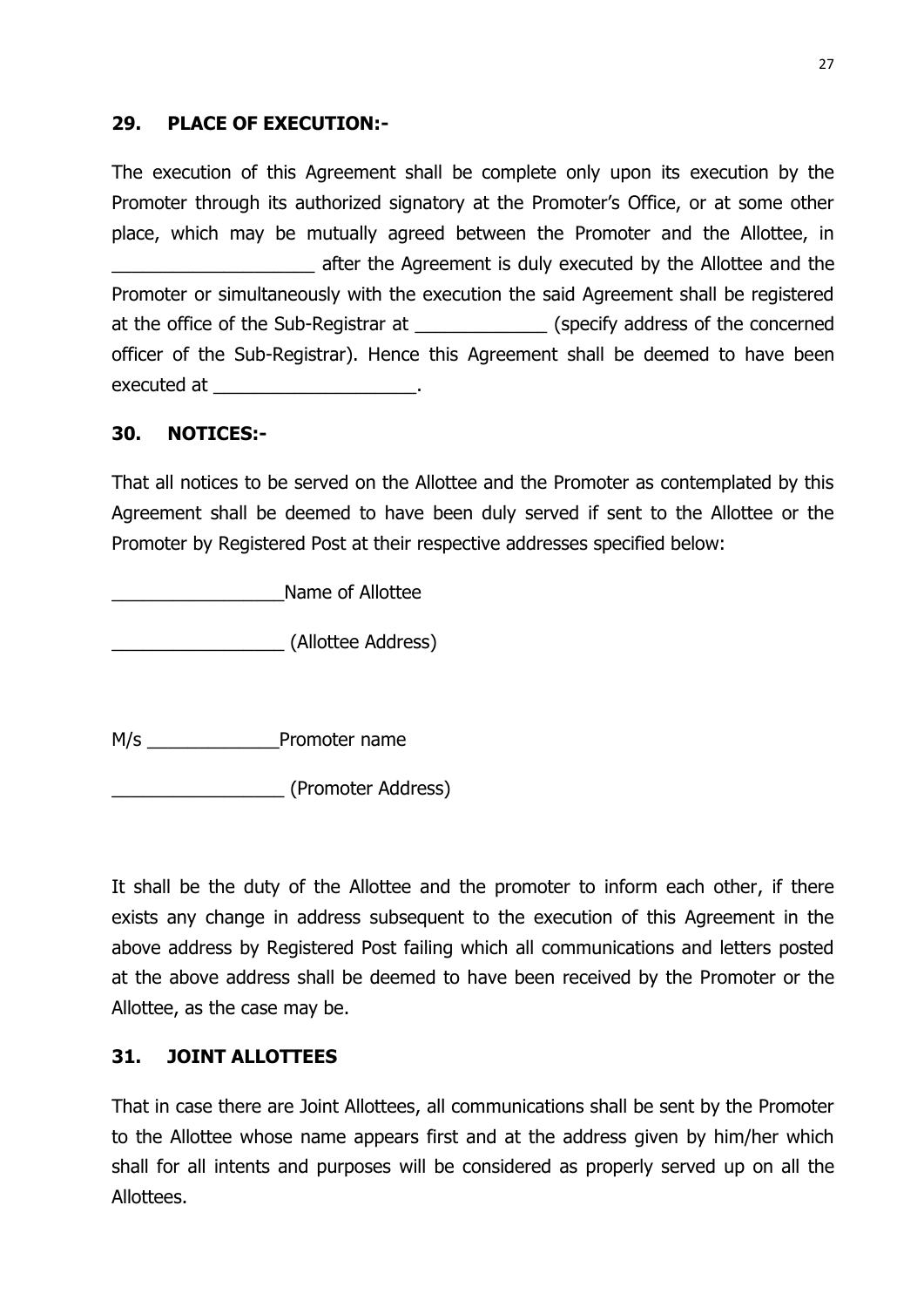#### **32. SAVINGS:-**

Any application letter, allotment letter, agreement, or any other document signed by the allottee, in respect of the apartment, plot or building, as the case may be, prior to the execution and registration of this Agreement for Sale of such apartment, plot or building, as the case may be, shall not be construed to limit the rights and interests of the allottee under the Agreement for Sale or under the Act or rules or regulations made thereunder.

### **33. GOVERNING LAW:-**

That the rights and obligations of the parties under or arising out of this Agreement shall be construed and enforced in accordance with the Act or rules or regulations made thereunder including other applicable laws of India for the time being in force.

#### **34. DISPUTE RESOLUTION:-**

All or any disputes arising out or touching upon or in relation to the terms and conditions of this Agreement, including the interpretation and validity of the terms thereof and the respective rights and obligations of the Parties, shall be settled amicably by mutual discussion, failing which the same shall be settled through the adjudicating officer appointed under the Act.

[Please insert any other terms and conditions as per the contractual understanding between the parties, however, please ensure that such additional terms and conditions are not in derogation of or inconsistent with the terms and conditions set out above or the Act and the Rules and Regulations made thereunder.]

IN WITNESS WHEREOF parties hereinabove named have set their respective hands and signed this Agreement for sale at \_\_\_\_\_\_\_\_\_\_\_\_\_\_\_\_\_\_\_\_\_\_\_\_\_\_\_ (city/town name) in the presence of attesting witness, signing as such on the day first above written.

#### **SIGNED AND DELIVERED BY THE WITHIN NAMED**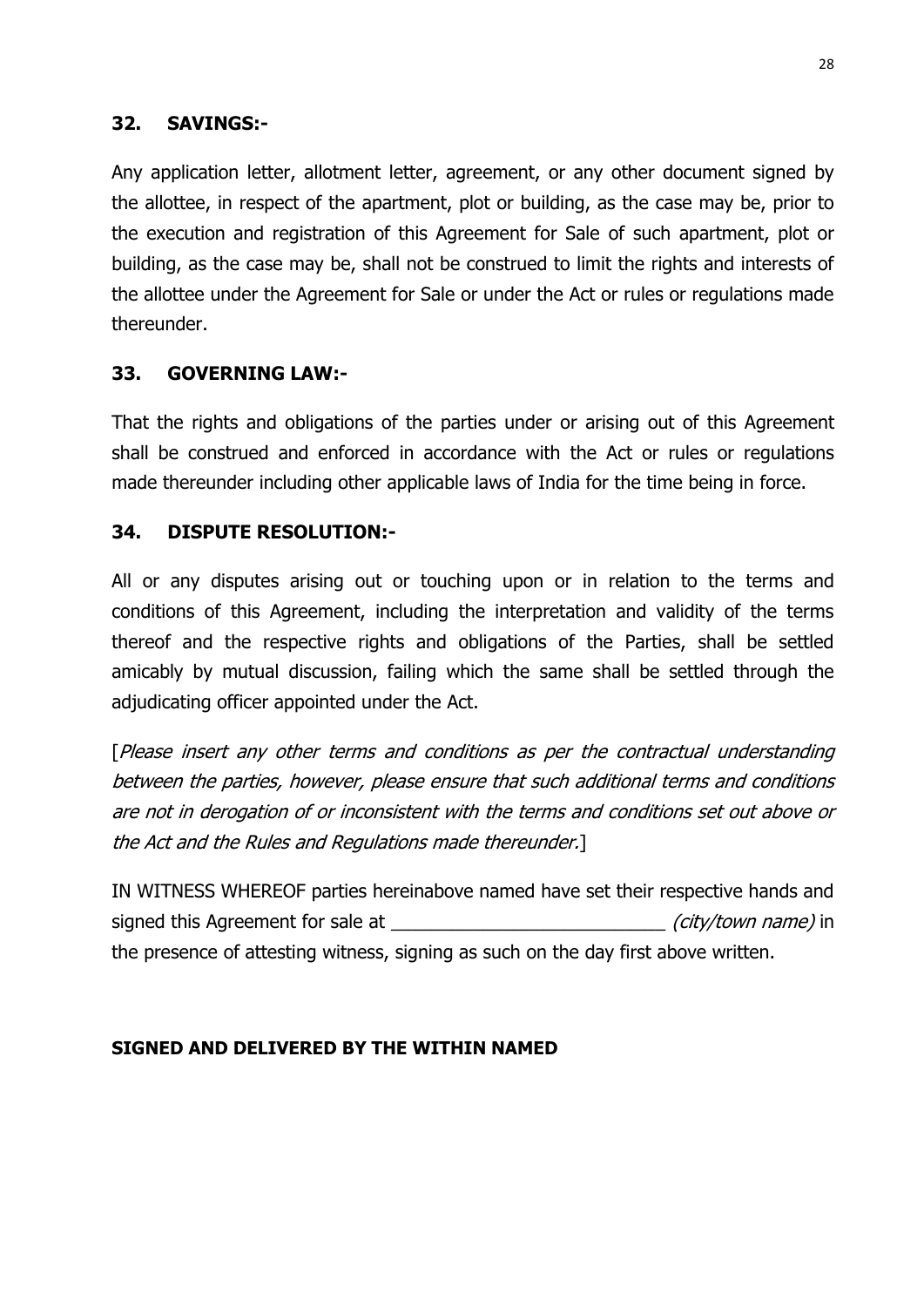| 1.       | Allottee: (including joint buyers)<br>Signature _________________________________<br>Name | Please<br>affix<br>photograph and sign<br>the<br>across<br>photograph |
|----------|-------------------------------------------------------------------------------------------|-----------------------------------------------------------------------|
|          |                                                                                           |                                                                       |
| 2.       |                                                                                           | affix<br>Please                                                       |
|          |                                                                                           | photograph and sign<br>the<br>across                                  |
|          |                                                                                           | photograph                                                            |
|          | SIGNED AND DELIVERED BY THE WITHIN NAMED                                                  |                                                                       |
| Promoter |                                                                                           |                                                                       |
| 1.       | Signature (Authorised signatory) _____________________                                    |                                                                       |
|          |                                                                                           |                                                                       |
|          |                                                                                           |                                                                       |
|          |                                                                                           |                                                                       |
|          |                                                                                           |                                                                       |
|          | WITNESSES:                                                                                |                                                                       |
|          |                                                                                           |                                                                       |
|          | Name                                                                                      |                                                                       |
|          |                                                                                           |                                                                       |
|          |                                                                                           |                                                                       |
|          |                                                                                           |                                                                       |
|          |                                                                                           |                                                                       |